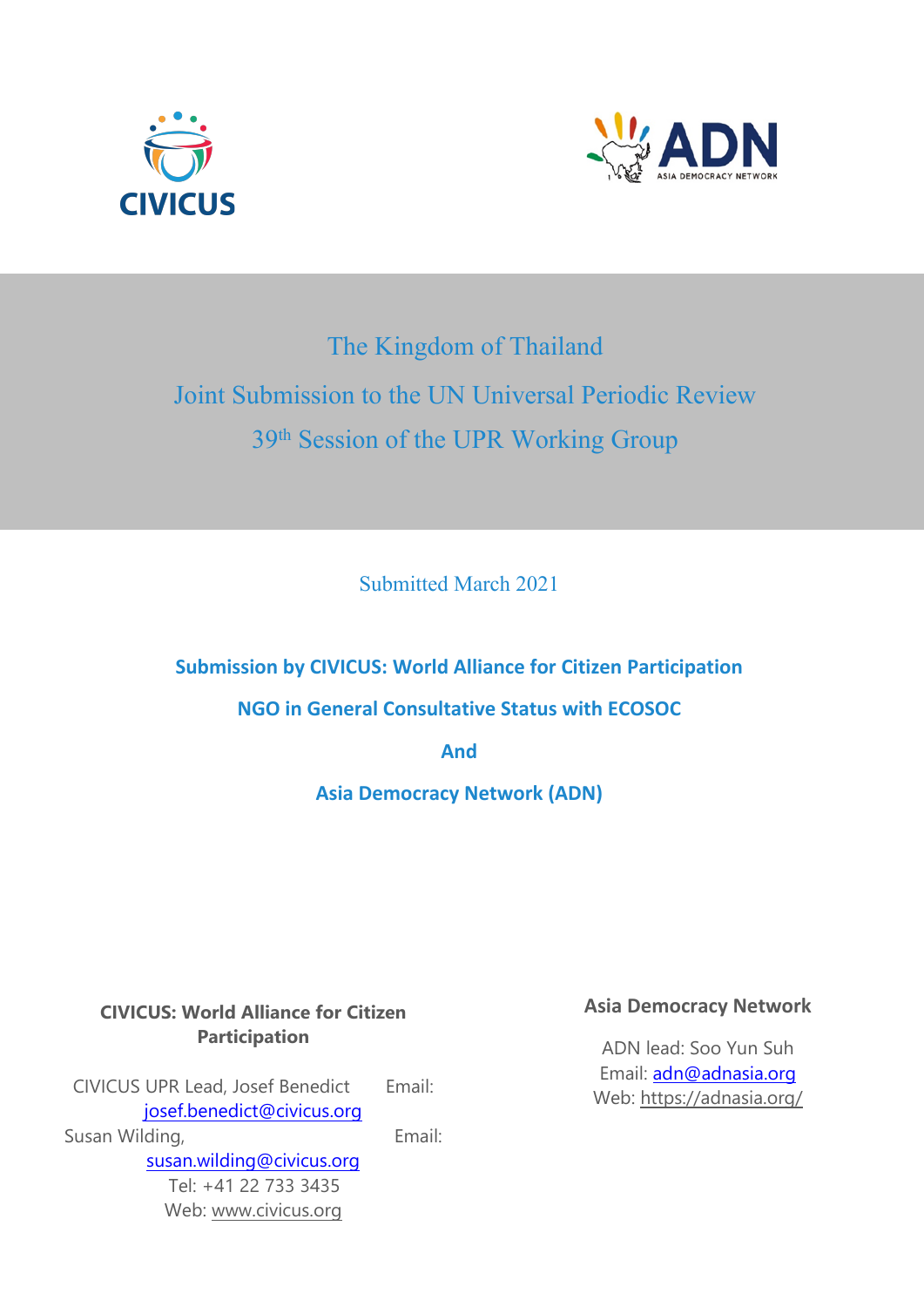## **1. Introduction**

- **1.1** CIVICUS is <sup>a</sup> global alliance of civil society organisations (CSOs) and activists dedicated to strengthening citizen action and civil society around the world. Founded in 1993, CIVICUS has members in more than 180 countries throughout the world.
- **1.2** The Asia Democracy Network (ADN) is <sup>a</sup> civil society-led multi-stakeholder platform dedicated to defending and promoting democracy in Asia. ADN aims to strengthen solidarity and <sup>a</sup> collective voice among Asian civil society engaged in democracy, human rights and development at the global, regional, national and local levels.
- **1.3** In this submission, the two organisations examine the Kingdom of Thailand'<sup>s</sup> compliance with its international human rights obligations to create and maintain <sup>a</sup> safe and enabling environment for civil society. Specifically, we analyse Thailand'<sup>s</sup> fulfilment of the rights to the freedoms of association, peaceful assembly and expression and unwarranted restrictions on human rights defenders (HRDs) since its previous UPR examination. To this end, we assess Thailand'<sup>s</sup> implementation of recommendations received during the 2 $^{\rm{nd}}$  UPR cycle relating to these issues and provide <sup>a</sup> number of follow-up recommendations.
- **1.4** During the <sup>2</sup>nd UPR cycle, the Government of Thailand received 35 recommendations relating to the space for civil society (civic space). Of these recommendations, 10 were accepted and 25 were noted. An evaluation of <sup>a</sup> range of legal sources and human rights documentation addressed in this submission demonstrates that the Government of Thailand has partially implemented 24 recommendations relating to civic space and failed to implement 11. While the governmen<sup>t</sup> has taken some steps to repeal regulations instituted following the military coup in 2014, since its last UPR examination in 2016, acute implementation gaps were found with regard to recommendation to repeal restrictive laws related to the freedom of expression and to respect and protect the right to peaceful assembly.
- **1.5** Thailand has faced years of political disputation between the ruling conservatives and the emerging middle class. Following the coup in 2014, the military took power, operating under the name of the National Council for Peace and Order (NCPO). The military then revoked the 2007 Constitution and promulgated an interim constitution that allowed the NCPO chairman General Prayuth Chan-ocha, in his concurrent position as Prime Minister, to wield absolute power to arbitrarily restrict peaceful political activities and the exercise of other human rights without oversight or accountability. 1 A 2017 constitution, promulgated in March 2018, endorsed the

<sup>&</sup>lt;sup>1</sup> 'Amnesty International Report 2017/18', Amnesty International, <https://www.amnesty.org/download/Documents/POL1067002018ENGLISH.PDF>.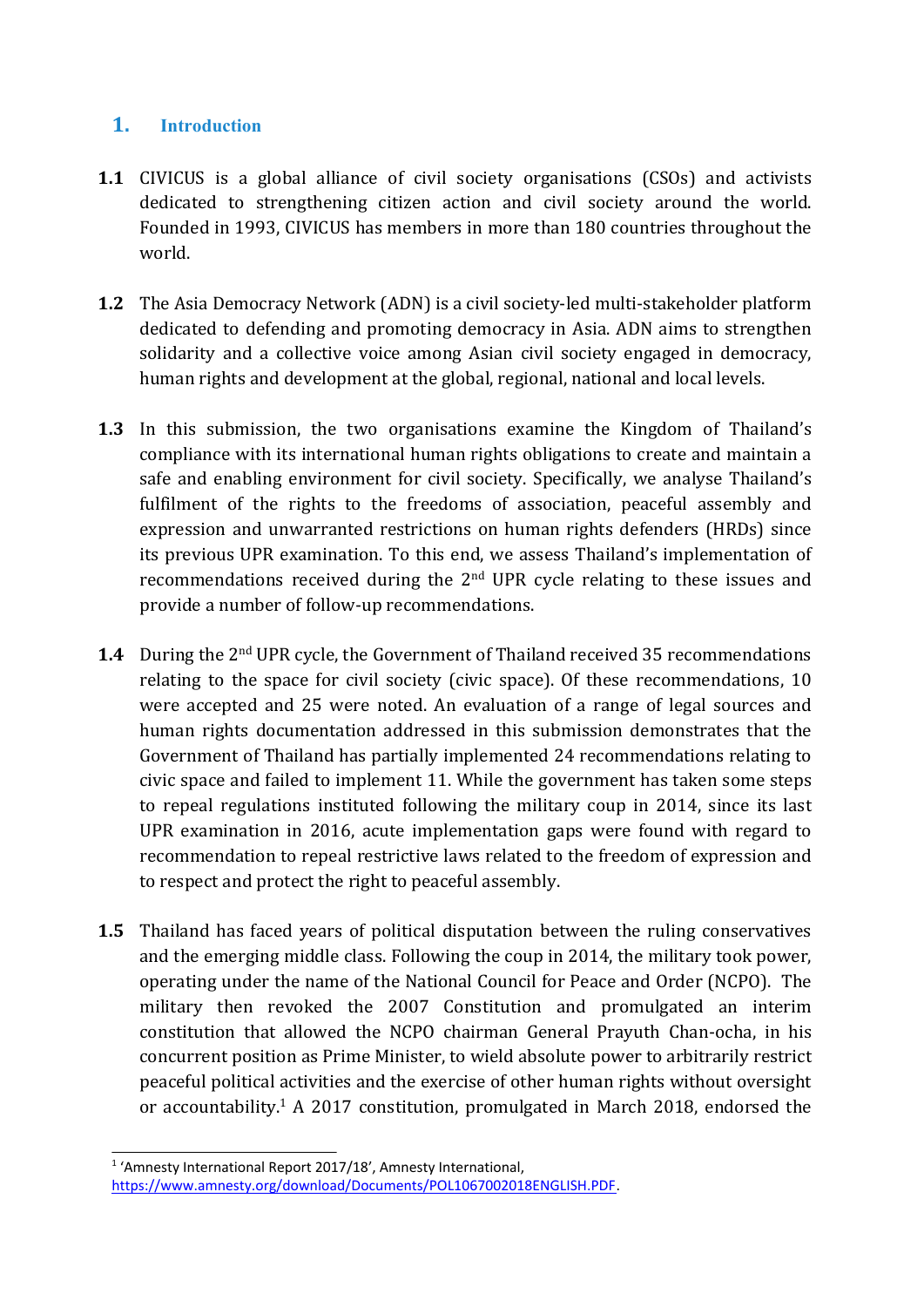continuance of this power. 2

- **1.6** On 24 March 2019, Thailand held its first national election since the military coup with the military-backed Phalang Pracharath Party and 18 other supporting political parties winning <sup>a</sup> majority in the lower house and nominating Prayuth Chan-ocha as continuing prime minister. The authorities lifted some 70 decrees that the NCPO had issued, with all others passing automatically into law. Pending civilian cases were to be transferred from military to civilian courts. However, the military retained expanded powers to carry out arbitrary detentions. $^3$
- **1.7** We are deeply concerned by the use of criminal defamation, lèse majesté and other repressive laws against HRDs, civil society activists and journalists as well as harassment, physical attacks and allegations of enforced disappearances of activists.
- **1.8** We are further alarmed by the crackdown on peaceful protests, the arrests and criminalisation of protesters and use of excessive force by the police.
- **1.9** As <sup>a</sup> result of these issues, civic space in Thailand is currently classified as 'repressed' by the CIVICUS Monitor, indicating the existence of severe civic space restrictions. 4
	- Section 2 of this submission examines Thailand's implementation of UPR recommendations and compliance with international human rights standards concerning the freedom of association.
	- Section 3 examines Thailand's implementation of UPR recommendations and compliance with international human rights standards related to the protection of HRDs, civil society activists and journalists.
	- Section 4 examines Thailand'<sup>s</sup> implementation of UPR recommendations and compliance with international human rights standards concerning the freedom of expression, independence of the media and access to information.
	- Section 5 examines Thailand's implementation of UPR recommendations and compliance with international human rights standards related to the freedom of peaceful assembly.
	- Section 6 contains recommendations to address the concerns raised and to advance implementation of recommendations under the 2 $^{\rm{nd}}$  cycle.
	- An annex of the implementation of  $2<sup>nd</sup>$  cycle UPR recommendations related to civic space is in Section 7.

<sup>&</sup>lt;sup>2</sup> 'Thailand: Events of 2017', Human Rights Watch, 2018, [https://www.hrw.org/world-report/2018/country](https://www.hrw.org/world-report/2018/country-chapters/thailand)[chapters/thailand](https://www.hrw.org/world-report/2018/country-chapters/thailand).

<sup>&</sup>lt;sup>3</sup> 'Thailand 2019', Amnesty International, [https://www.amnesty.org/en/countries/asia-and-the](https://www.amnesty.org/en/countries/asia-and-the-pacific/thailand/report-thailand/)[pacific/thailand/report-thailand](https://www.amnesty.org/en/countries/asia-and-the-pacific/thailand/report-thailand/).

<sup>&</sup>lt;sup>4</sup> CIVICUS Monitor: Thailand, [https://monitor.civicus.org/country/Thailand](https://monitor.civicus.org/country/myanmar).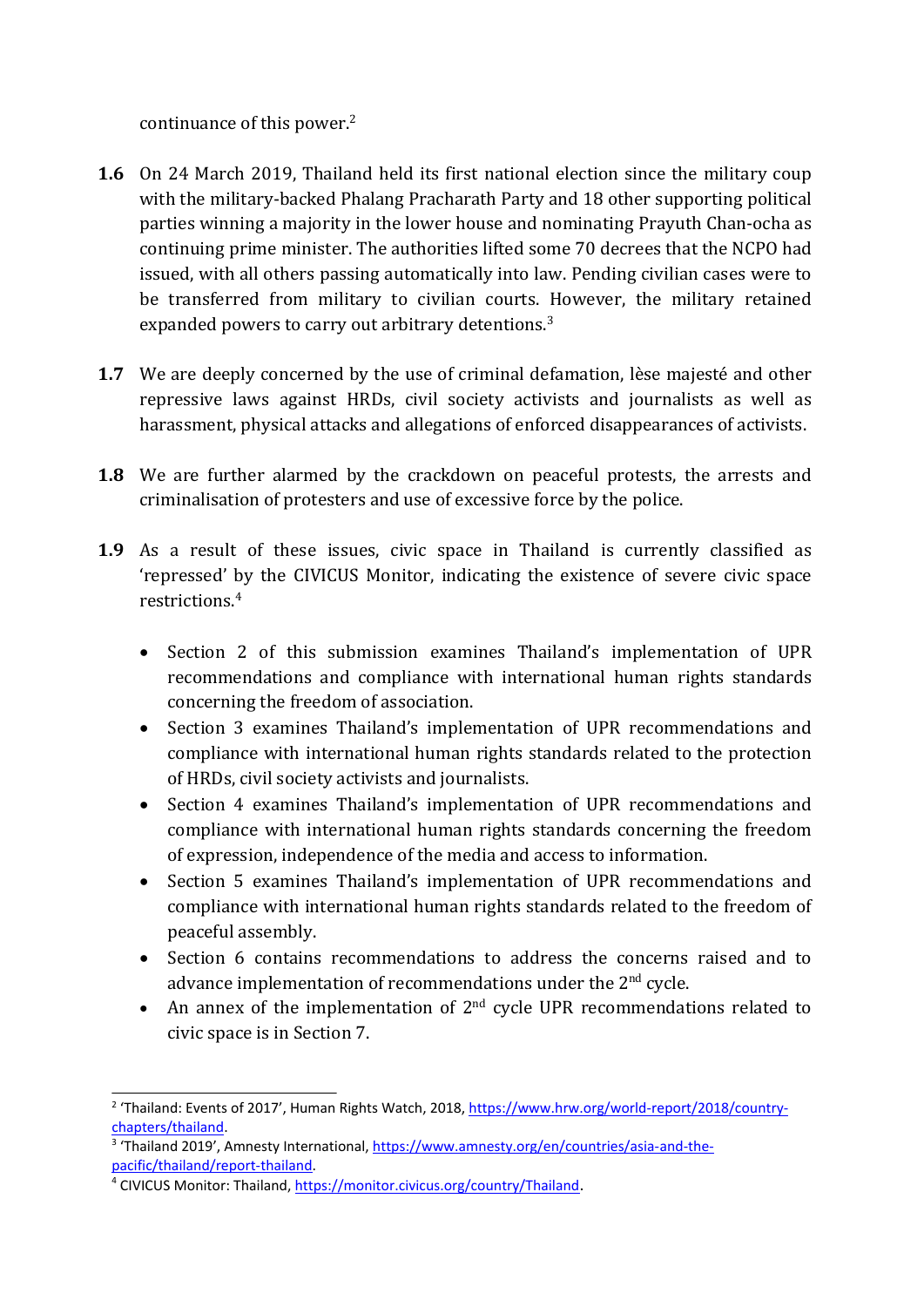## **2. Freedom of association**

- **2.1** During Thailand'<sup>s</sup> examination under the <sup>2</sup>nd UPR cycle, the governmen<sup>t</sup> received four recommendations on the right to the freedom of association, all of which it only noted. As evidenced below, the governmen<sup>t</sup> has partially implemented the four recommendations.
- **2.2** Section 42 of the 2017 Constitution of the Kingdom of Thailand upholds the right to the freedom of association, stipulating that "<sup>a</sup> person shall enjoy the liberty to unite and form an association, co-operative, union, organisation, community, or any other group." However, this freedom may be subject to restrictions prescribed under "the law enacted for the purpose of protecting public interest, for maintaining public order or good morale, or for preventing or eliminating barriers or monopoly." 5 Despite these commitments to the freedom of association, CSOs operating in Thailand continue to face unwarranted restrictions in law and practice.
- **2.3** Most local civil society groups in Thailand register as foundations or associations. The Civil and Commercial Code governs the registration of associations (Sections 78 to 109) and foundations (Sections 110 to 136). 6 It contains several provisions that are vague and inconsistent with international law and designates broad authority to the registrar official to accept or reject <sup>a</sup> foundation'<sup>s</sup> registration and the appointment of board members.
- **2.4** According to the law, the objective of an association cannot be "contrary to the law and public morals or undermine public order and national security." In addition, section 82 of the Civil and Commercial Code emphasises that the registrar official has the power to consider the status and behaviour of the proposed board members of an association. If the status or behaviour of the proposed board members are deemed "inappropriate or unsuitable" for the objective or the operation of an association, the registration can reject the application of the board members. In one case from November 2018, <sup>a</sup> Bangkok registrar official denied an application by Netiwit Chotiphatphaisan, <sup>a</sup> young pro-democracy activist, to become <sup>a</sup> committee member of Amnesty International Thailand, which is registered as an association, citing his "improper demeanour or the lack of qualification to be <sup>a</sup> member of the committee." The authorities deemed he was not qualified as he was "not fit for the administration of <sup>a</sup> good association that serves public interest and to set an

4

<sup>5</sup> 'Constitution of the Kingdom of Thailand', 2017,

[https://www.constitutionalcourt.or.th/occ\\_en/download/article\\_20170410173022.pdf](https://www.constitutionalcourt.or.th/occ_en/download/article_20170410173022.pdf). <sup>6</sup> 'Juristic Persons (Section 78-109): Civil and Commercial Code', Thailand Law Library, [https://library.siam](https://library.siam-legal.com/thai-law/civil-and-commercial-code-juristic-persons-sections-78-109/)[legal.com/thai-law/civil-and-commercial-code-juristic-persons-sections-78-109](https://library.siam-legal.com/thai-law/civil-and-commercial-code-juristic-persons-sections-78-109/).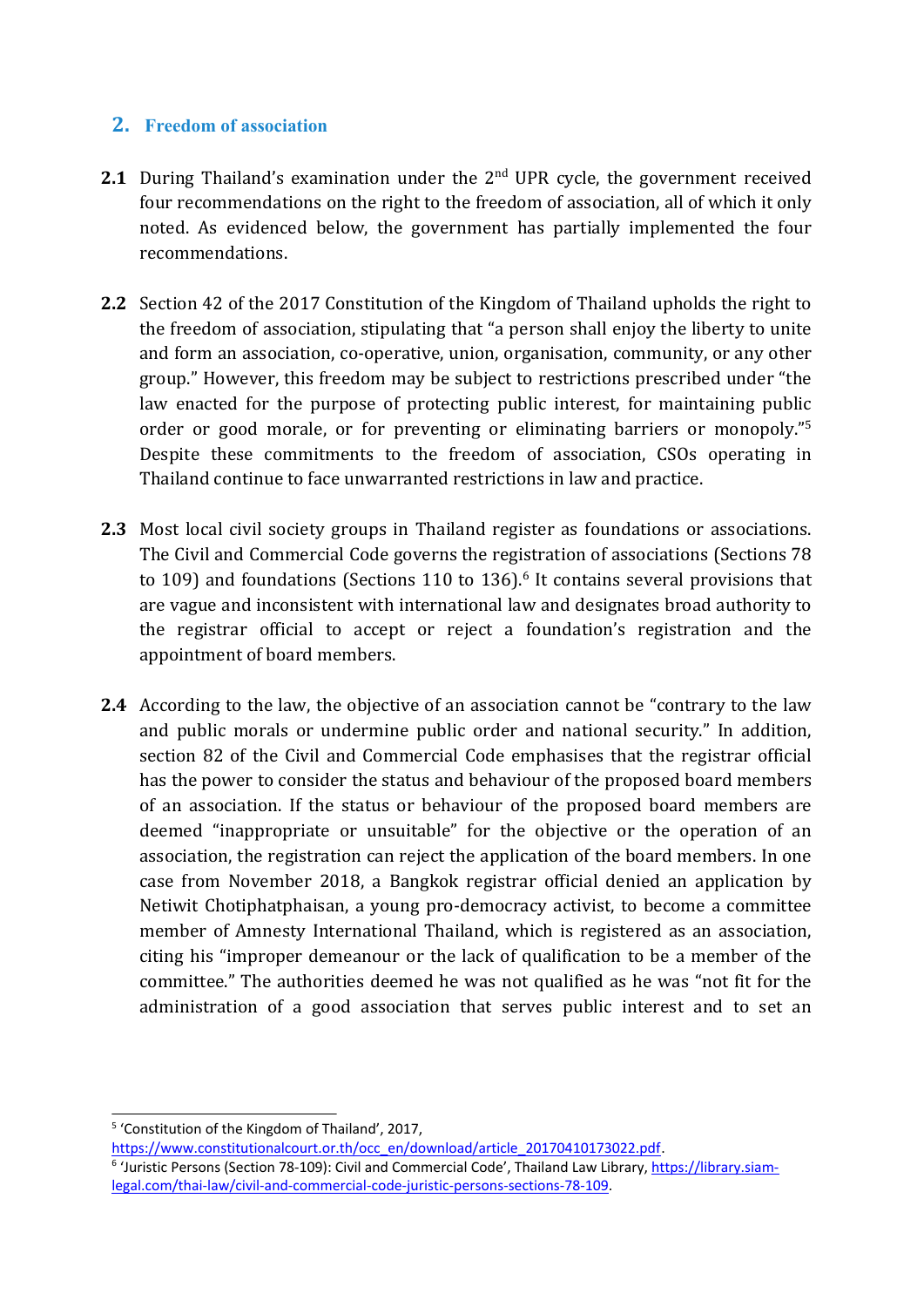example for general public and youth." 7

- **2.5** The Ministry of Interior (MOI) has also prescribed the rules and regulations that apply to the establishment of <sup>a</sup> foundation in Thailand. The MOI'<sup>s</sup> regulations require <sup>a</sup> minimum financial investment or assets for the registration of <sup>a</sup> foundation, which is excessive and can be prohibitive for small  $\mathsf{CSOs}.\varepsilon$
- **2.6** The registrar is authorised to withdraw the name of an association from the registration database, which results in the dissolution of an association. It can exercise this authority without judicial oversight (section 102 of the Civil and Commercial Code). Further, <sup>a</sup> registrar or <sup>a</sup> public prosecutor can submit <sup>a</sup> request to dissolve <sup>a</sup> foundation to the court based on the vague grounds that <sup>a</sup> foundation has carried out its operations contrary to the law and public morals, or is undermining public order and national security (section 131). $^9$
- **2.7** CSOs, pro-democracy groups, student networks and labour groups in Thailand have been subjected to multiple forms of intimidation for carrying out their work, particularly during the NCPO administration (2014-2019). For example, in September 2016, Thai police threatened to arrest two employees of Amnesty International who participated in the launch of <sup>a</sup> report documenting allegations of torture committed by security forces in Thailand. Amnesty International Thailand was also pressured to cancel the event. $^{\rm 10}$
- **2.8** State officials often label human rights activists and CSOs in Thailand as 'radical', 'anti-development', or 'acting as <sup>a</sup> foreign agent'. As <sup>a</sup> form of intimidation, security forces conduct both announced and unannounced visits to the offices of civil society groups, especially those working on civil and political rights. The Thai authorities have also undertaken surveillance of critical local and international CSOs. Several international CSOs have experienced significant delays in renewing their operation

<sup>&</sup>lt;sup>7</sup> 'An explanation about the case that the Bangkok Association Registrar (Director General of Department of Provincial Administration) has refused to allow Mr. Netiwit Chotiphatphaisal to sit as <sup>a</sup> board member of Amnesty International Thailand', Amnesty International Thailand, 25 September 2019, <https://www.amnesty.or.th/en/latest/news/748>.

<sup>8</sup> For example, the initial investment requirement for <sup>a</sup> foundation is at either 250,000 Baht or 500,000 Baht (approx. US\$7,900 and approx. US\$15,800) depending on the objective for which <sup>a</sup> foundation is being incorporated, whereby part of the investment must be evidenced in cash while another part may be evidenced in the form of assets. For <sup>a</sup> foundation set up for charitable activities to promote education, sport, religion, disaster prevention, treatment, research, or prevention of HIV/AIDS and drug abuse, or that is established by government agencies, 200,000 Baht (approx. US\$6,300) of cash or investment plus 100,000 Baht (approx. US\$3,200) of cash is required for registration. See Letter No. Mor Thor 0402/ Wor 1548, Ministry of Interior, 19 September 1991; Letter No. Mor Thor 0402/ Wor 2073, Ministry of Interior, 18 December 1991.

<sup>9</sup> 'Freedom of association in Thailand: An assessment of the enabling environment for civil society', CIVICUS, October 2020, [https://www.civicus.org/documents/reports-and-publications/eena-reports/thailand-CIVICUS-](https://www.civicus.org/documents/reports-and-publications/eena-reports/thailand-CIVICUS-FOA-assessment_en.pdf)[FOA-assessment\\_en.pdf](https://www.civicus.org/documents/reports-and-publications/eena-reports/thailand-CIVICUS-FOA-assessment_en.pdf).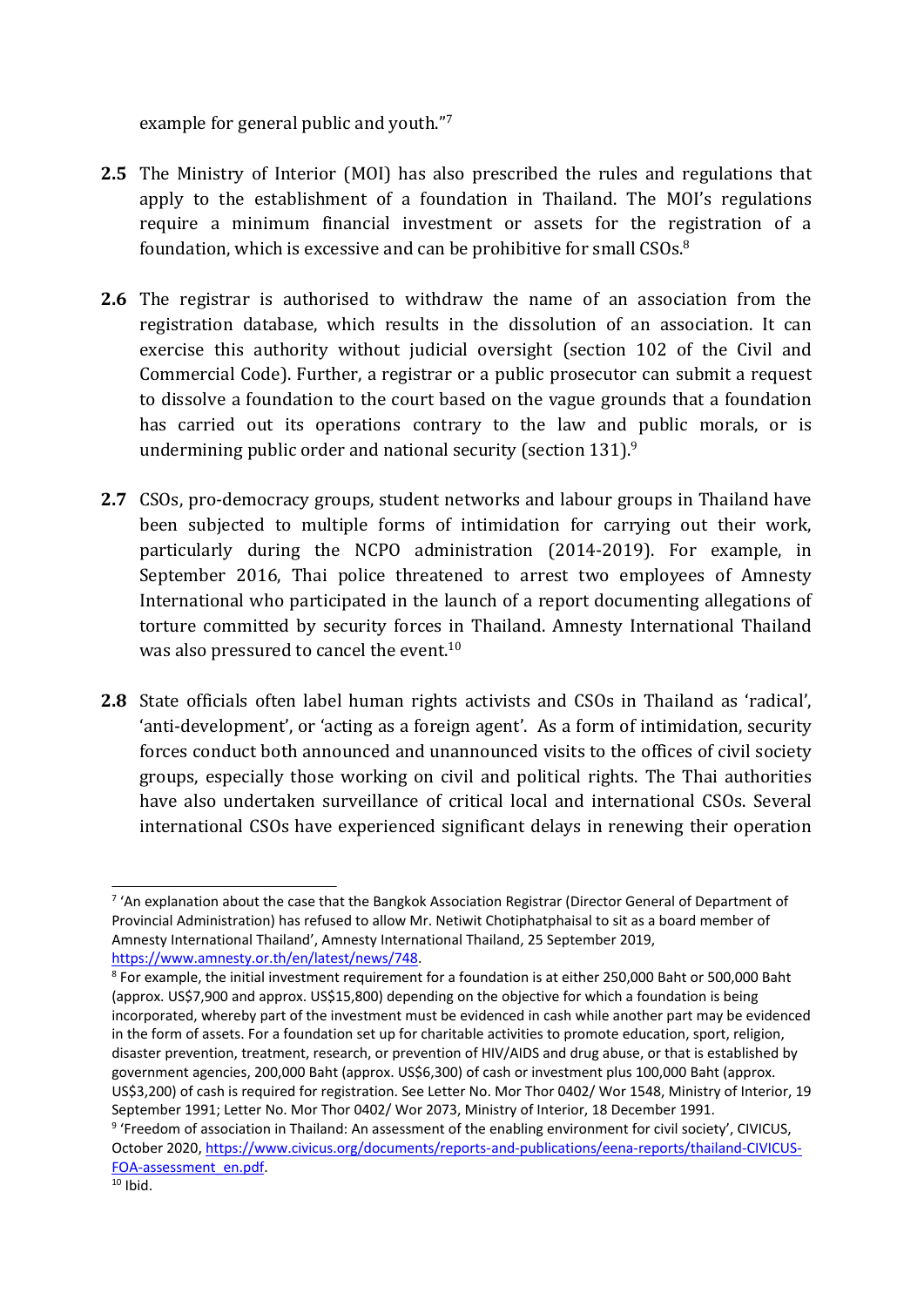permits and obtaining work permits for their foreign staff members. 11

- **2.9** In February 2021, it was reported that the authorities are proposing <sup>a</sup> new law to oversee the formation and operation of CSOs. Civil society groups are concerned about the lack of consultation around this law and the possibility that it could impose new restrictions on their work and access to funding. $^\mathrm{12}$  At the time of writing the draft law has yet to be made public.
- **2.10**The Labour Relations Act (LRA) and State Enterprise Labour Relations Act (SELRA) are two national laws governing the establishment of trade unions. Thai law restricts the rights to the freedom of association and collective bargaining for many groups of workers. For example, as noted by the UN Human Rights Committee, non-Thai nationals, workers in 'public organisations' and educational personnel in private and public universities do not have the right to form trade unions. The Civil Service Act also forbids all public sector workers and civil servants, at any level of government, from organising unions or engaging in collective bargaining. Agricultural workers, seasonal workers and workers in the informal economy, who account for over half of Thailand'<sup>s</sup> workforce, also have no guaranteed rights to form unions or bargain collectively. 13
- **2.11** The authorities have also targeted opposition political parties. In February 2020, the constitutional court dissolved the opposition Future Forward party and banned 16 of its leaders from politics for 10 years for violations of election rules. Many believe they were singled out because they pose <sup>a</sup> threat to the political establishment'<sup>s</sup> grip on power. Its members have been constantly targeted by authorities, with more than 30 cases opened against them under a range of laws. $^{14}$ The opposition Thai Raksa Chart Party was also dissolved in 2019 by the courts for nominating Princess Ubolratana, the King'<sup>s</sup> sister, as its candidate for prime minister. Fourteen party members were barred from running in elections, setting up political parties, or becoming political party executives for 10 years.  $^{\rm 15}$

**3. Harassment, intimidation and attacks against human rights defenders, civil society activists and journalists**

 $11$  Ibid.

<sup>&</sup>lt;sup>12</sup> 'State muzzle for NGOs', Bangkok Post, 26 February 2021,

<https://www.bangkokpost.com/opinion/opinion/2074779/state-muzzle-for-ngos>. <sup>13</sup> CIVICUS, October 2020, op. cit.

<sup>&</sup>lt;sup>14</sup> 'MPs urge Thai authorities to end attacks on pro-democracy groups', ASEAN Parliamentarians for Human Rights, 9 November 2020, [https://aseanmp.org/2020/11/09/future-forward-party-dissolved](https://aseanmp.org/2020/11/09/future-forward-party-dissolved/).

<sup>&</sup>lt;sup>15</sup> 'Thailand: Structural Flaws Subvert Election', Human Rights Watch, 19 March 2019, <https://www.hrw.org/news/2019/03/19/thailand-structural-flaws-subvert-election>.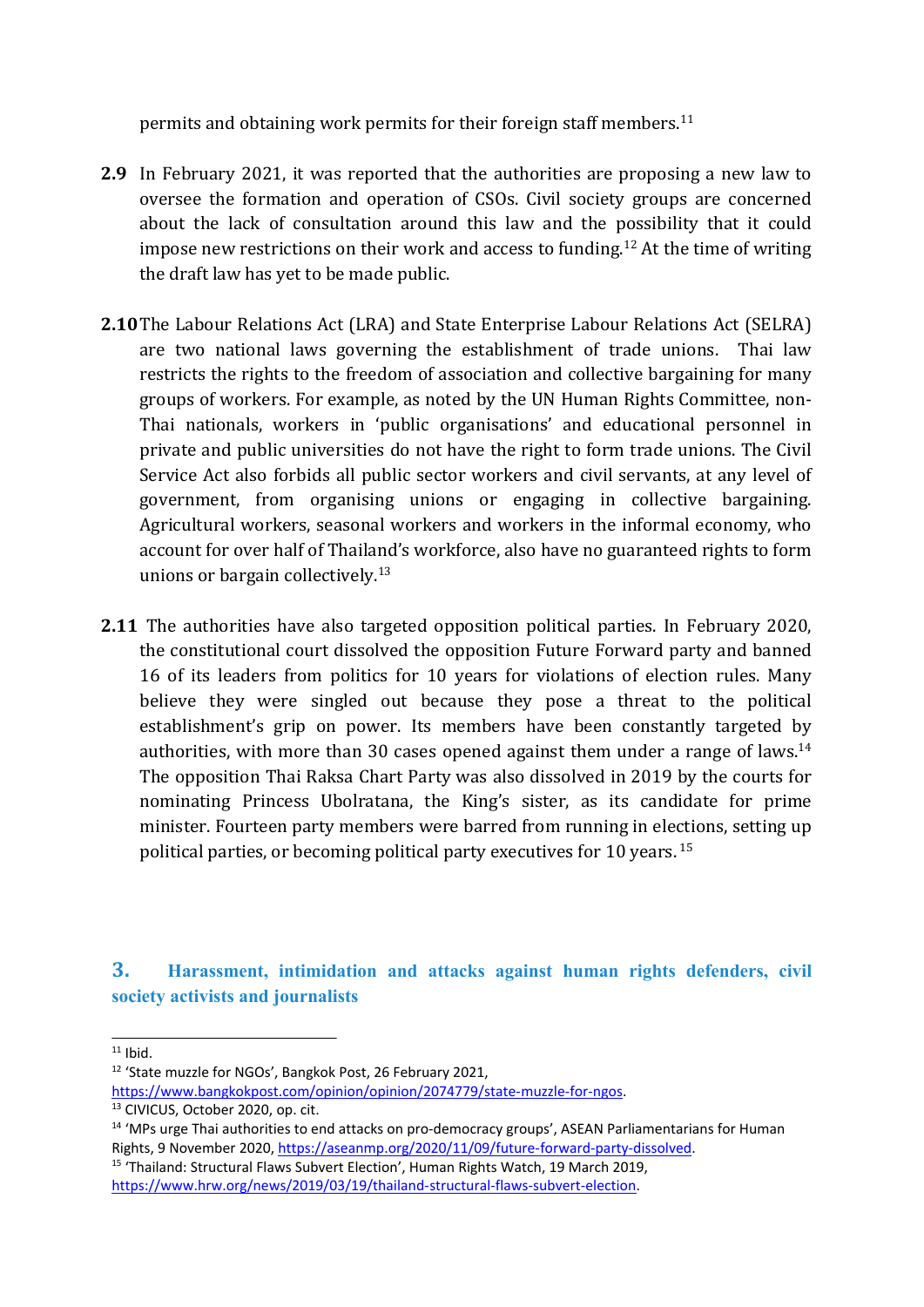- **3.1** Under Thailand'<sup>s</sup> previous UPR examination, the governmen<sup>t</sup> received six recommendations on the protection of HRDs, civil society representatives and journalists. The governmen<sup>t</sup> committed to several recommendations including to "ensure that human rights defenders in Thailand are treated in accordance with the General Assembly Declaration on Human Rights Defenders" and "that all alleged attacks on human rights defenders are promptly and thoroughly investigated, and that perpetrators are held accountable." All six recommendations were accepted. However, as examined below, the governmen<sup>t</sup> has only partially implemented these recommendations.
- **3.2** Article 12 of the UN Declaration on Human Rights Defenders mandates states to take the necessary measures to ensure the protection of HRDs. However, in spite of this, HRDs, civil society activists and journalists have been criminalised for undertaking their legitimate work.
- **3.3** A number of criminal defamation laws have been used against HRDs, civil society activists and journalists. This includes charges of 'sedition' (section 116 of the Penal Code), <sup>a</sup> vaguely worded law often used to quash dissent by the authorities, which carries <sup>a</sup> maximum jail sentence of seven years. 16 During the NCPO'<sup>s</sup> five-year rule, at least 124 people, mostly protest leaders and vocal critics of the NCPO, were charged with sedition.<sup>17</sup> In September 2016, Sirikan Charoensiri, a human rights lawyer, was charged with sedition for being present during <sup>a</sup> June 2015 protest, which her organisation Thai Lawyers for Human Rights was monitoring.<sup>18</sup> In June 2018, Prawet Prapanukul, <sup>a</sup> human rights lawyer, was found guilty of sedition and sentenced to 16 months' imprisonment in connection with material he posted on Facebook about Thailand'<sup>s</sup> 1932 revolution, which turned the country from an absolute monarchy into a constitutional one.<sup>19</sup> More recently, sedition charges have been brought against HRDs involved in protests in 2020 calling for democratic reforms. 20
- **3.4** The authorities have also used article 112 of the Penal Code (the lèse majesté law) against HRDs. The law prohibits any word or act that "defames, insults, or threatens

<sup>18</sup> 'Judicial Harassment Against Sirikan Charoensiri', Front Line Defenders,

<sup>19</sup> 'Critics of Military Junta Continue To Be Criminalised', CIVICUS Monitor, 7 September 2018, [https://monitor.civicus.org/updates/2018/09/07/critics-military-junta-continue-be-criminalised](https://monitor.civicus.org/updates/2018/09/07/critics-military-junta-continue-be-criminalised/).

7

<sup>&</sup>lt;sup>16</sup> Article 116 of the Criminal Code criminalises "actions that aim to change the government, create unrest amongst people or cause people to transgress the law." Prosecutions for sedition, <sup>a</sup> law rarely used before the coup, have skyrocketed, with almost any criticism of military rule or the junta treated as <sup>a</sup> basis for charges. <sup>17</sup> 'As if the NCPO Never Left: Six Years After the Coup and the Persistence of Human Rights Violations', Thai Lawyers For Human Rights, 22/05/2563, <https://tlhr2014.com/en/archives/17808>.

<https://www.frontlinedefenders.org/en/case/judicial-harassment-against-sirikan-charoensiri>.

<sup>&</sup>lt;sup>20</sup> On 14 and 15 October 2020, five of the protest leaders - Arnon Nampa, Parit 'Penguin' Chiwarak, Prasit Khrutharot, Panusaya 'Rung' Sithijirawattanakul and Nathchanon Pairoj were charged with 'sedition' (article 116 of the Criminal Code). See 'Thailand: Drop charges against peaceful protesters and end restrictions on civic freedoms', CIVICUS, 19 October 2020, [https://www.civicus.org/index.php/media-resources/media](https://www.civicus.org/index.php/media-resources/media-releases/4690-thailand-drop-charges-against-peaceful-protesters-and-end-restrictions-on-civic-freedoms)[releases/4690-thailand-drop-charges-against-peaceful-protesters-and-end-restrictions-on-civic-freedoms](https://www.civicus.org/index.php/media-resources/media-releases/4690-thailand-drop-charges-against-peaceful-protesters-and-end-restrictions-on-civic-freedoms).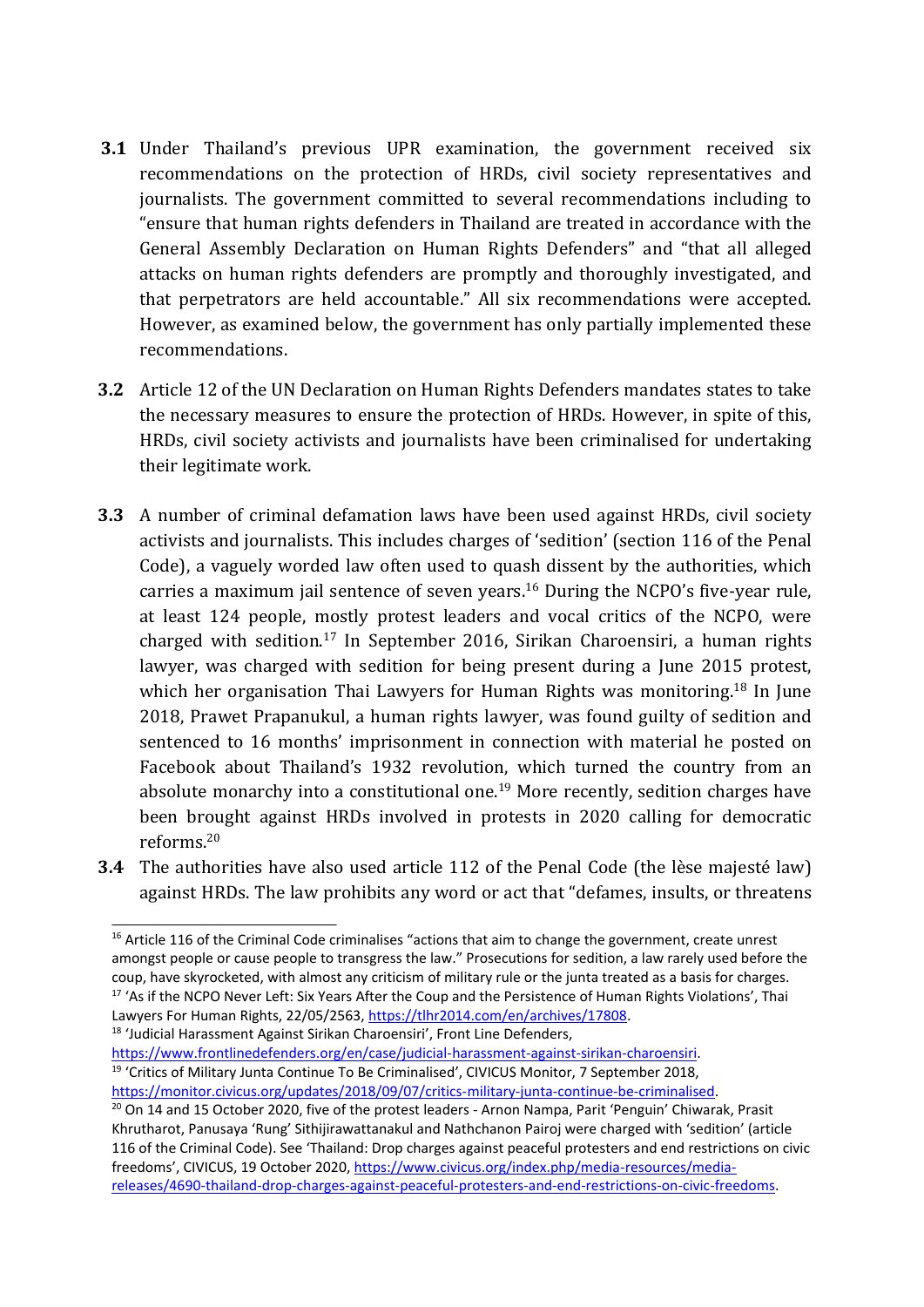the King, the Queen, the Heir-apparent, or the Regent" and carries up to 15 years of imprisonment for each offence. Pro-democracy activist Jatupat 'Pai' Boonphatthararaksa was sentenced to five years in prison in August 2017 for posting on his Facebook page <sup>a</sup> BBC Thai language profile of Thailand'<sup>s</sup> new monarch, King Maja Vajiralongkorn, also referred to as King Rama 10.<sup>21</sup> From 2018 the law had been rarely used but in response to mass pro-democracy protests in 2020 there has been as escalation of activists being charged. Since November 2020, the authorities have opened investigations against more than 50 people in relation to alleged lèse-majesté offences. Many of those caught up in these cases have been leaders or participants in the youth-led protest movement.<sup>22</sup>

- **3.5** The enforcement of martial law in Thailand'<sup>s</sup> southern border provinces, where there has been an armed conflict since 2004, have put HRDs at risk of arbitrary detention, enforced disappearance and torture or ill-treatment.<sup>23</sup> In February 2018, soldiers arrested Aiman Hadeng, chair of the Justice for Peace Network and <sup>a</sup> prominent ethnic Malay Muslim human rights activist, at his house in Yala Province'<sup>s</sup> Muang district during a security raid.<sup>24</sup> In August 2018, authorities arrested and detained Burhan Buraheng of the human rights group Jaringan Mangsa Dari Undang-Undang Darurat under martial law provisions, and held him in <sup>a</sup> military camp without access to a lawyer.<sup>25</sup> In December 2019, heavily armed rangers raided HRD Arfan Wattana's house in the Narathiwat Province of Thailand.<sup>26</sup>
- **3.6** HRDs have also faced judicial harassment from businesses. A study by Thailand'<sup>s</sup> Human Rights Lawyers Association highlighted <sup>a</sup> rise of strategic lawsuits against

<sup>&</sup>lt;sup>21</sup> His sentence was reduced to two-and-a-half years because he pleaded guilty. The case against Jatupat was triggered by <sup>a</sup> complaint filed by an army officer from <sup>a</sup> military unit that had repeatedly arrested him for holding public protests and other peaceful activities urging <sup>a</sup> return to civilian rule. See 'To Speak Out is Dangerous: Criminalization of Peaceful Expression in Thailand', Human Rights Watch, 24 October 2019, <https://www.hrw.org/report/2019/10/24/speak-out-dangerous/criminalization-peaceful-expression-thailand>.

<sup>&</sup>lt;sup>22</sup> 'Thailand: Record-breaking lèse-majesté sentence highlights need for legal reform', Article 19, 21 January 2021, [https://www.article19.org/resources/thailand-record-breaking-lese-majeste-sentence-highlights-need](https://www.article19.org/resources/thailand-record-breaking-lese-majeste-sentence-highlights-need-for-legal-reform/)[for-legal-reform](https://www.article19.org/resources/thailand-record-breaking-lese-majeste-sentence-highlights-need-for-legal-reform/).

<sup>&</sup>lt;sup>23</sup> The Thai government's use of the Martial Law Act in southern border provinces has long enabled the military to violate the basic rights of detainees. This law provides military authorities with legal immunity and broad powers to detain individuals without charge in informal places of detention for up to seven days. There is no effective judicial oversight or prompt access to legal counsel and family members. In addition, there is no effective redress since the law bars remedy or compensation to individuals for any damage caused by military actions done in line with martial law powers. Detention can often be further extended for another 30 days, and be renewed without limits under the 2005 Emergency Decree on Public Administration in State of Emergency.

<sup>&</sup>lt;sup>24</sup> 'Thai Junta Continues Repression Nearly Four Years After Coup', CIVICUS Monitor, 17 May 2018, [https://monitor.civicus.org/updates/2018/05/17/thai-junta-continues-repression-nearly-four-years-after](https://monitor.civicus.org/updates/2018/05/17/thai-junta-continues-repression-nearly-four-years-after-coup/)[coup](https://monitor.civicus.org/updates/2018/05/17/thai-junta-continues-repression-nearly-four-years-after-coup/).

<sup>25</sup> CIVICUS Monitor, 7 September 2018, op. cit.

<sup>&</sup>lt;sup>26</sup> 'Activists And Opposition Face Judicial Harassment As Emergency Measures In Thailand Raise Concerns', CIVICUS Monitor, 8 April 2020, [https://monitor.civicus.org/updates/2020/04/08/activists-and-opposition-face](https://monitor.civicus.org/updates/2020/04/08/activists-and-opposition-face-judicial-harassment-emergency-measures-thailand-raise-concerns/)[judicial-harassment-emergency-measures-thailand-raise-concerns](https://monitor.civicus.org/updates/2020/04/08/activists-and-opposition-face-judicial-harassment-emergency-measures-thailand-raise-concerns/).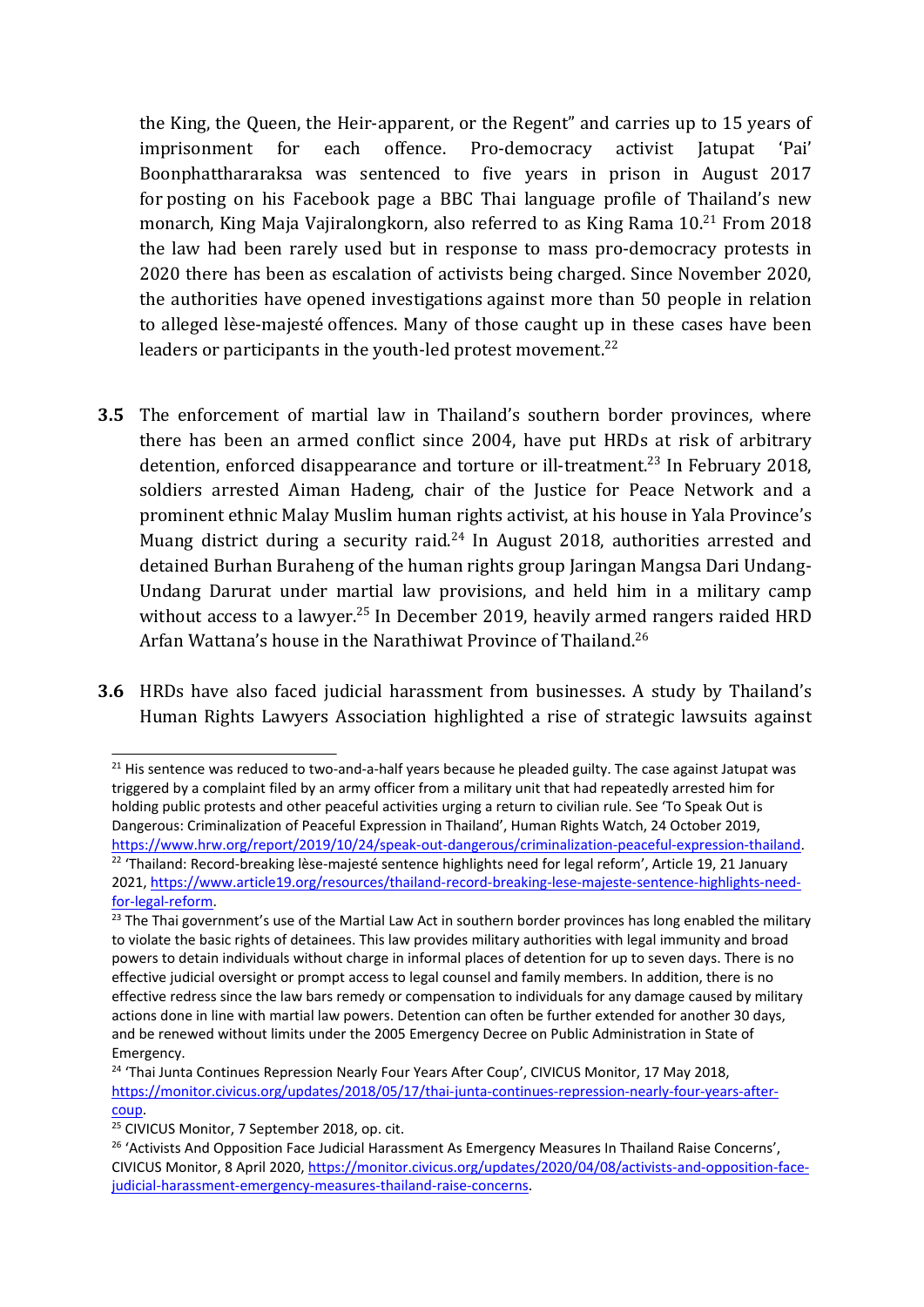public participation (SLAPPs) in Thailand. 27 One prominent case is around <sup>a</sup> poultry company, Thammakaset. Since 2018, the company has brought <sup>a</sup> slew of civil and criminal defamation lawsuits targeting <sup>a</sup> broad range of individuals including HRDs Puttanee Kangkun, Angkhana Neelapaijit, Sutharee Wannasiri and Nan Win, in what appears to be retaliation for their reporting and comments on labour abuses.<sup>28</sup> In January 2020, Suchanee Cloitre, <sup>a</sup> Thai reporter working for Voice TV, was sentenced to two years' imprisonment after being convicted of defamation for <sup>a</sup> Twitter post over working conditions in the Thammakaset company. $^{25}$ 

- **3.7** There have also been physical attacks against HRDs. Pro-democracy activist Ekachai Hongkangwan was physically assaulted by five unknown men in August 2018. The incident took place as he was arriving home after filing <sup>a</sup> complaint with the authorities demanding <sup>a</sup> probe into an alleged corruption case. A frequent critic of the government, he was attacked nine times between 2018 and 2020.<sup>30</sup> In June 2019, <sup>a</sup> prominent pro-democracy and anti-junta political activist, Sirawith 'Ja New' Seritiwat, was attacked and beaten by five men wearing plainclothes and motorcycle helmets.<sup>31</sup> Another activist, Anurak 'Ford' Jeantawanich, was attacked on 25 May 2019 by a group of six to eight men, some wearing motorcycle helmets.<sup>32</sup> Thai police have yet to arrest any suspects for the violent attacks, raising serious concerns among civil society about possible governmen<sup>t</sup> involvement.
- **3.8** Since the May 2014 coup, Thai authorities have also aggressively pursued the apprehension of pro-democracy activists who took refuge in neighbouring countries, demanding that Cambodia, Laos and Vietnam hand over exiled Thai activists. At least

 $^{27}$  The report shows that "since 1997, 212 SLAPP cases have been brought to Thai courts, some for as little as one social media post." According to the report, SLAPPs are often libel cases and in Thailand individuals can face up to two years in prison and 200,000 Baht fine (approx. US\$6,800) if found guilty of publicly damaging the reputation of other persons. See 'Activists, Lawyers And Critics Continue To Face Harassment And Defamation Charges In Thailand', CIVICUS Monitor, 29 November 2019,

[https://monitor.civicus.org/updates/2019/11/29/activists-lawyers-and-critics-continue-face-harassment-and](https://monitor.civicus.org/updates/2019/11/29/activists-lawyers-and-critics-continue-face-harassment-and-defamation-charges-thailand/)[defamation-charges-thailand](https://monitor.civicus.org/updates/2019/11/29/activists-lawyers-and-critics-continue-face-harassment-and-defamation-charges-thailand/).

<sup>&</sup>lt;sup>28</sup> In 2016, the migrant workers had filed a complaint against their former employer Thammakaset Farm 2, a poultry farm, which at the time supplied Thai food giant Betagro. The workers alleged that they had been forced to work 22-hour days without overtime and often slept in chicken sheds. They also said their passports had been confiscated and their freedom restricted. In July 2020, Sutharee Wannasiri and Nan Win were found not guilty of the accusation of defamation. See 'Civil Society Calls For All Restrictions To Be Lifted Ahead Of Elections As Persecution Continues', CIVICUS Monitor, 13 November 2018,

[https://monitor.civicus.org/updates/2018/11/13/civil-society-calls-all-restrictions-be-lifted-ahead-elections](https://monitor.civicus.org/updates/2018/11/13/civil-society-calls-all-restrictions-be-lifted-ahead-elections-persecution-continues/)[persecution-continues](https://monitor.civicus.org/updates/2018/11/13/civil-society-calls-all-restrictions-be-lifted-ahead-elections-persecution-continues/); CIVICUS Monitor, 29 November 2019, op. cit.

<sup>&</sup>lt;sup>29</sup> CIVICUS Monitor, 8 April 2020, op. cit.

<sup>&</sup>lt;sup>30</sup> CIVICUS Monitor, 7 September 2018, op. cit.; 'Civil Society Concerned About Physical Attacks And Ongoing Prosecution Of Thai Activists', CIVICUS Monitor, 12 July 2019,

[https://monitor.civicus.org/updates/2019/07/12/civil-society-concerned-about-physical-attacks-and-ongoing](https://monitor.civicus.org/updates/2019/07/12/civil-society-concerned-about-physical-attacks-and-ongoing-prosecution-activists/)[prosecution-activists](https://monitor.civicus.org/updates/2019/07/12/civil-society-concerned-about-physical-attacks-and-ongoing-prosecution-activists/).

 $31$  Ibid.

 $32$  Ibid.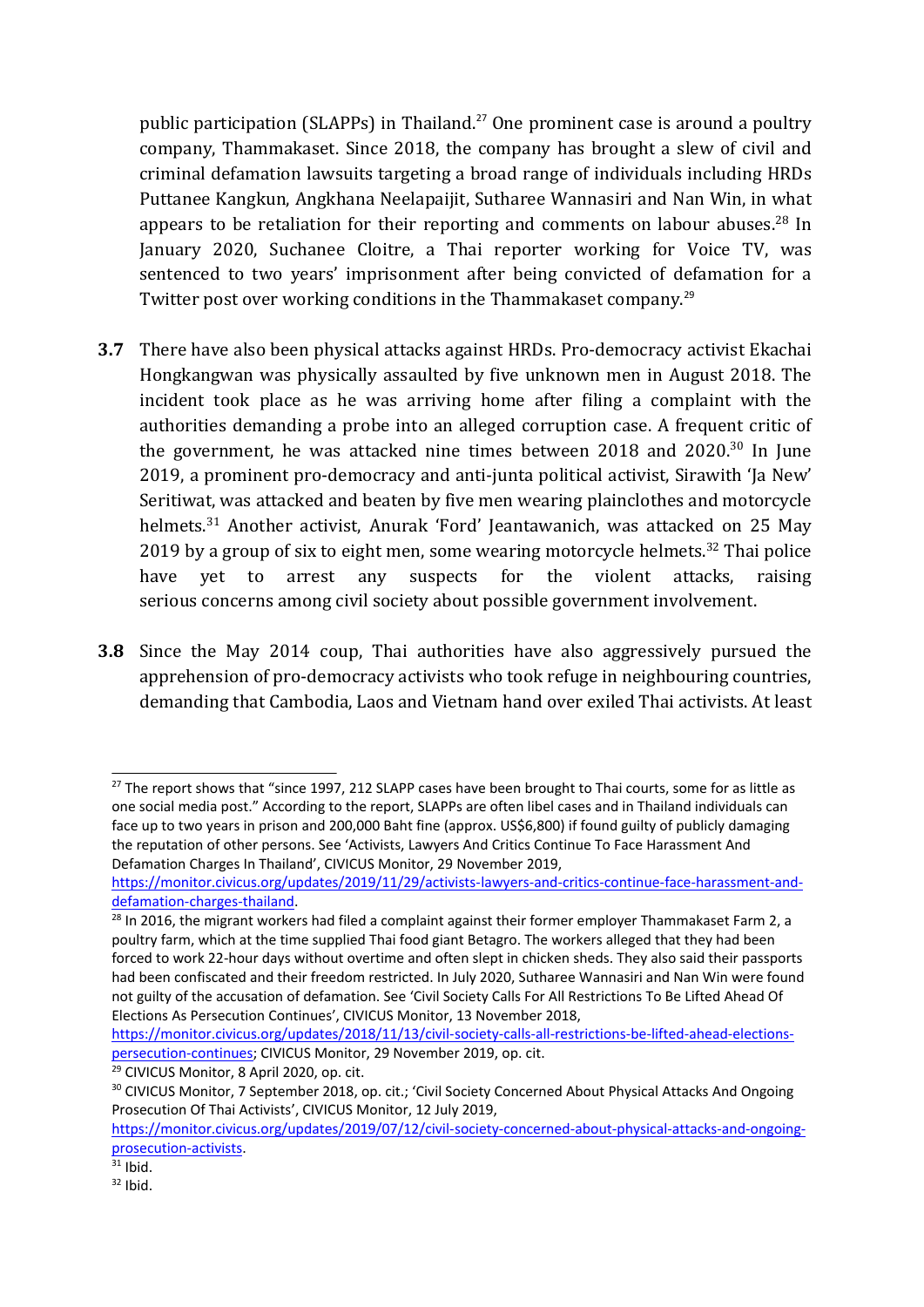eight exiled pro-democracy activists have disappeared since the 2014 coup. 33 In December 2018, two bodies of anti-government activists "stuffed with concrete" were found along the Mekong River border with Laos.<sup>34</sup> Three prominent government critics have gone missing after a secret extradition from Vietnam.<sup>35</sup> Wanchalearm Satsaksit, <sup>a</sup> prominent Thai pro-democracy activist living in exile in Phnom Penh, Cambodia, was abducted in June 2020. The alleged abduction took place just <sup>a</sup> day after he had posted <sup>a</sup> video on Facebook criticising Prime Minister Prayut.<sup>36</sup>

## **4. Freedom of expression, independence of the media and access to information**

- **4.1** Under the 2nd UPR cycle, the governmen<sup>t</sup> received 19 recommendations relating to the freedom of expression and access to information. For example, the governmen<sup>t</sup> pledged to "ensure the protection of freedom of opinion and expression" and "condemn and investigate all violence against journalists." Of the recommendations received, five were accepted and 14 were noted. However, as discussed below, the governmen<sup>t</sup> has only partially implemented four of these recommendations and has not implemented the other 15.
- **4.2** The Constitution of Thailand states in section 34 that "<sup>a</sup> person shall enjoy the liberty to express opinions, make speeches, write, print, publicise and express by other means. The restriction of such liberty shall not be imposed, except by virtue of the provisions of law specifically enacted for the purpose of maintaining the security of the State, protecting the rights or liberties of other persons, maintaining public order or good morals, or protecting the health of the people." However, the freedom of expression is curtailed in both law and practice.
- **4.3** The Computer-Related Crime Act (also known as the Computer Crimes Act or CCA), enacted in 2007 and amended in 2017, gives the authorities the licence to monitor and suppress online content and prosecute individuals for various broadly defined

<sup>&</sup>lt;sup>33</sup> 'Ongoing Use Of Repressive Laws, Thai Activist Abducted, Increased Surveillance In The South', CIVICUS Monitor, 22 July 2020, [https://monitor.civicus.org/updates/2020/07/22/ongoing-use-repressive-laws-thai](https://monitor.civicus.org/updates/2020/07/22/ongoing-use-repressive-laws-thai-activist-abducted-increased-surveillance-south/)[activist-abducted-increased-surveillance-south](https://monitor.civicus.org/updates/2020/07/22/ongoing-use-repressive-laws-thai-activist-abducted-increased-surveillance-south/).

<sup>&</sup>lt;sup>34</sup> They were among dozens of dissidents who fled the country after the coup. DNA tests confirmed that the two bodies were those of Chatcharn Buppawan and Kraidej Luelert. See 'Media Censored, Activists Silenced And Opposition Weakened Ahead Of Thai Elections', CIVICUS Monitor, 21 March 2019, [https://monitor.civicus.org/updates/2019/03/21/activists-being-silenced-media-censored-and-opposition](https://monitor.civicus.org/updates/2019/03/21/activists-being-silenced-media-censored-and-opposition-weakened-ahead-thai-elections/)[weakened-ahead-thai-elections](https://monitor.civicus.org/updates/2019/03/21/activists-being-silenced-media-censored-and-opposition-weakened-ahead-thai-elections/).

<sup>&</sup>lt;sup>35</sup>According to Human Rights Watch, in early 2019, Vietnamese authorities reportedly arrested Chucheep Chivasut (known as Uncle Sanam Luang), Kritsana Thapthai (known as Comrade Young Blood) and Siam Theerawut (known as Comrade Khaoneaw Mamuang) for illegal entry and using fake travel documents as they tried to flee persecution from authorities in Thailand. The three were reportedly handed over to Thai authorities on 8th May 2019. See CIVICUS Monitor, 12 July 2019, op. cit.

<sup>&</sup>lt;sup>36</sup> CIVICUS Monitor, 22 July 2020.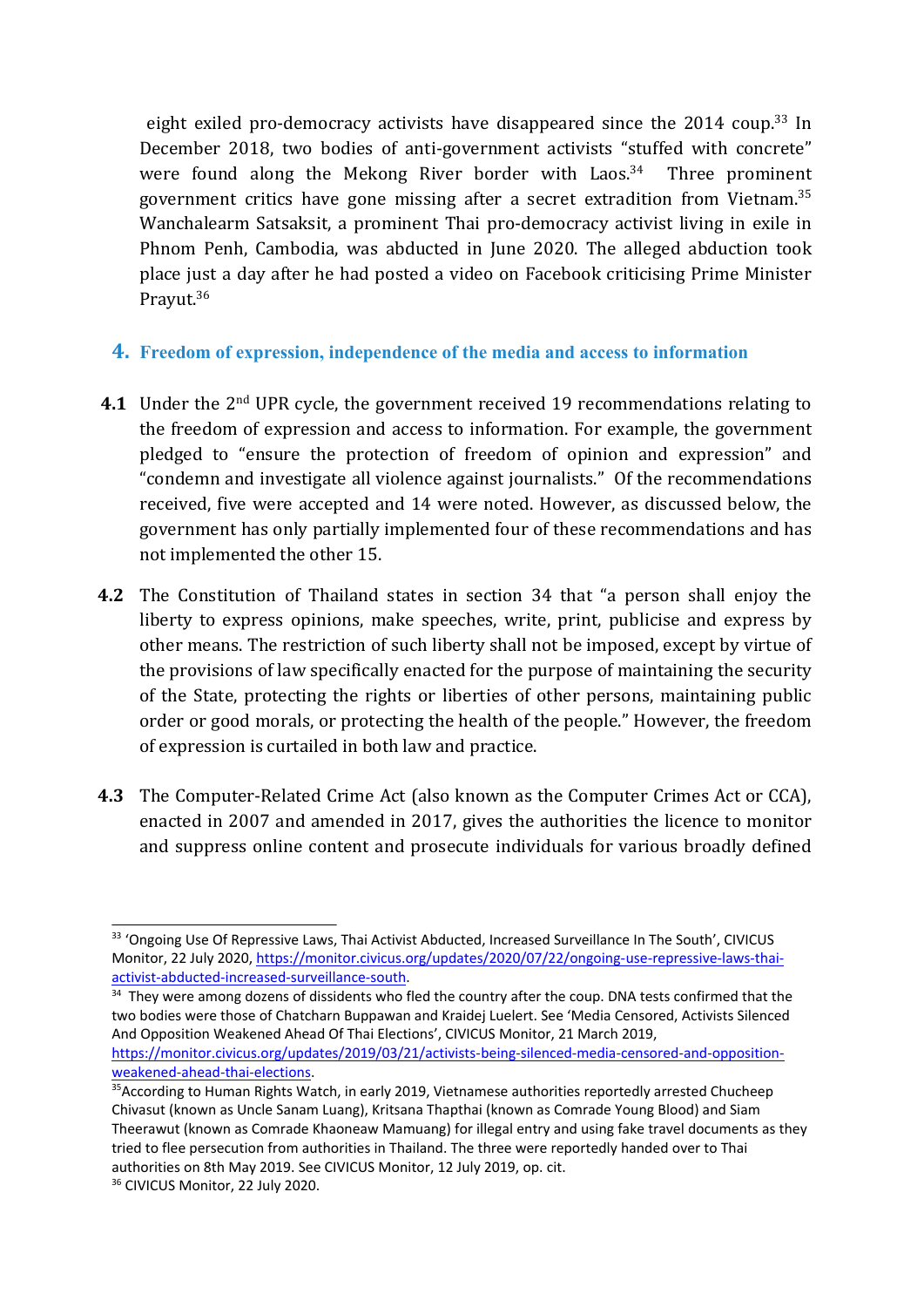violations of the law.<sup>37</sup> The authorities have often charged critics under section 14 (2) of the CCA, which prohibits "putting into <sup>a</sup> computer system false computer data in <sup>a</sup> manner that is likely to cause panic in the public." In October 2018, Thai police accused <sup>a</sup> rap group of defaming the country and threatened to charge them under the CCA.<sup>38</sup> In February 2019, the authorities charged Thanathorn Juangroongruangkit and other two leaders of the Future Forward Party over their Facebook commentaries alleging that the junta bribed opposition politicians to join Prime Minister Prayut'<sup>s</sup> side in the general election. In April 2019, pro-democracy activist Anurak Jeantawanich was charged for his Facebook commentaries accusing the NCPO of manipulating the general election to allow Prayut to hold onto power. $^{39}$ In March 2020, Danai Ussama was arrested for <sup>a</sup> Facebook post on the lack of COVID-19 airport screening. $^{40}$ 

**4.4** Outspoken media outlets and reporters often face intimidation and punishment for commentaries critical of the authorities. In May 2018, the National Broadcasting and Telecommunications Commission suspended Peace TV for <sup>a</sup> month due to its content broadcast that "was considered likely to incite conflict."<sup>41</sup> Voice TV's outspoken news talk programmes 'Tonight Thailand' and 'Wake Up News' were forced off air for 15 days in March 2018 and 30 days in September 2018. 42 In March 2019, prominent news anchor Orawan Choodee was removed from the political debate programme 'Election War 19' on the state-controlled MCOT Channel 9 after she asked questions critical of General Prayut and the NCPO junta. Before the general election in March 2019, stories about Thailand on major international news networks, including Al Jazeera, the BBC and CNN, were cut off by the authorities for many days on the main cable television service provider, True Visions. 43

 $37$  In particular, the law provides for a penalty of up to five years in prison and a fine of up to 100,000 Thai Baht (approx. US\$3,000) for anyone who inputs into <sup>a</sup> computer system: "false" or "distorted" information "in <sup>a</sup> manner that is likely to cause damage to the public"; "false computer data in <sup>a</sup> manner that is likely to damage the maintenance of national security, public safety, national economic security or public infrastructure serving national public interest or cause panic in the public"; and "any computer data which is an offense about the security of the Kingdom or is an offense about terrorism." The forwarding or sharing of any content that violates article 14 is punishable by up to five years in prison and <sup>a</sup> fine of up to 100,000 Thai Baht (approx. US\$3,000). See '"They are always watching" – Restricting freedom of expression online in Thailand', Amnesty International, 2020, <https://www.amnesty.org/download/Documents/ASA3921572020ENGLISH.pdf>. <sup>38</sup> The music video song 'Prathet Ku Me' ('What My Country Has Got') by Rap Against Dictatorship, which was uploaded to YouTube, shows different individuals rap about social and political issues, especially those surrounding military coups. The backdrop in the video displayed scenes of the 1976 massacre of prodemocracy student protesters by security forces. The video garnered over 21 million views in just seven days

and the hashtag #MyCountrysGot went viral, generating <sup>a</sup> debate on issues facing the country. See CIVICUS Monitor, 13 November 2018, op. cit.

<sup>&</sup>lt;sup>39</sup> 'Thailand: Events of 2019', Human Rights Watch, 2020, [https://www.hrw.org/world-report/2020/country](https://www.hrw.org/world-report/2020/country-chapters/thailand)[chapters/thailand](https://www.hrw.org/world-report/2020/country-chapters/thailand).

<sup>40</sup> CIVICUS Monitor, 8 April 2020, op. cit.

<sup>&</sup>lt;sup>41</sup> CIVICUS Monitor, 17 May 2018, op. cit.

<sup>&</sup>lt;sup>42</sup> 'Thailand: Events of 2018', Human Rights Watch, 2019, [https://www.hrw.org/world-report/2019/country](https://www.hrw.org/world-report/2019/country-chapters/thailand)[chapters/thailand](https://www.hrw.org/world-report/2019/country-chapters/thailand).

<sup>&</sup>lt;sup>43</sup> 'Thailand: Events of 2019', Human Rights Watch, op. cit.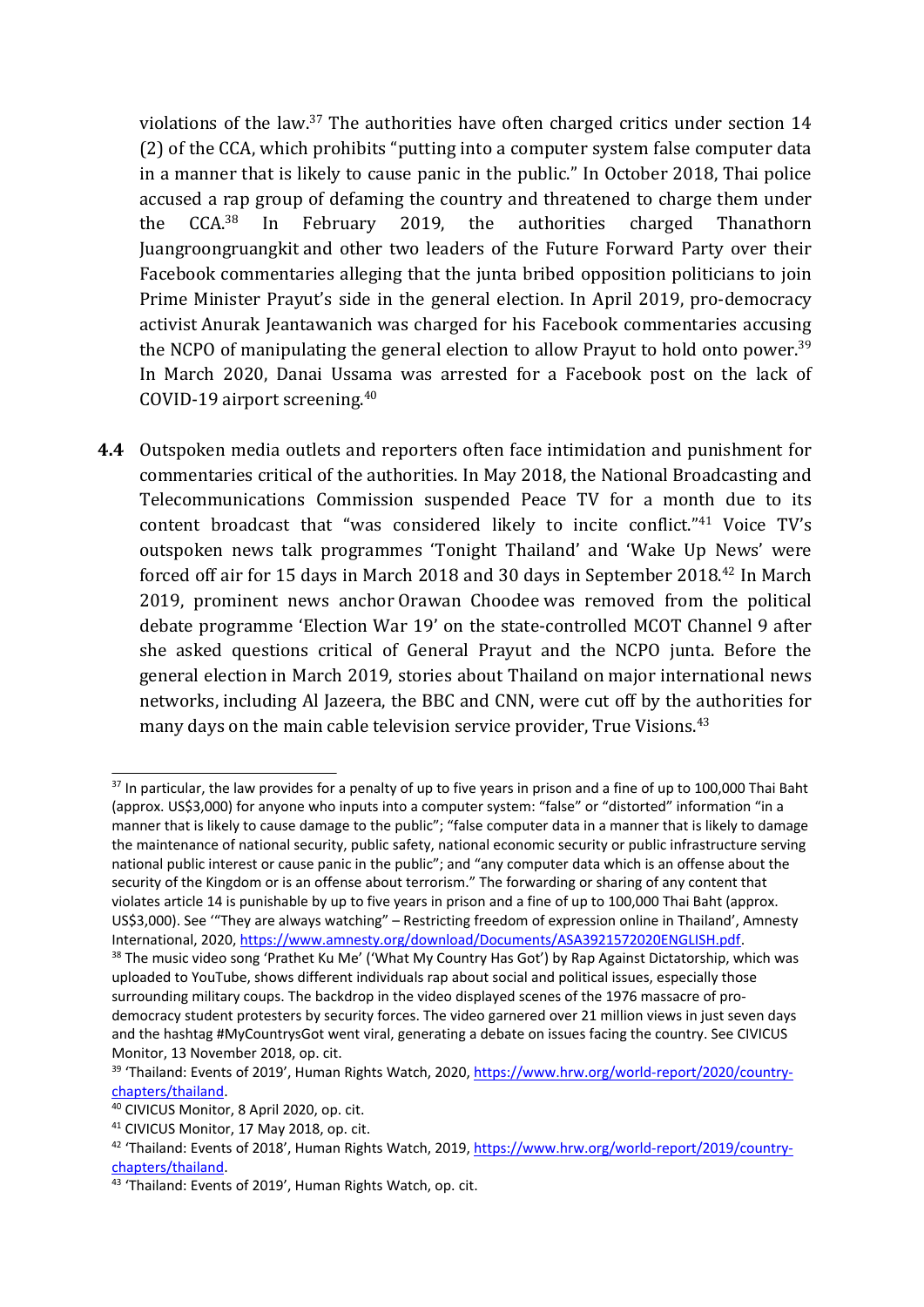- **4.5** In October 2020, around mass pro-democracy protests, the police issued several warnings against news reports and social media commentary critical of the monarchy, the governmen<sup>t</sup> and the political situation in the country. It was deemed illegal to livestream pro-democracy protests or post selfies at <sup>a</sup> protest site. International news reporting on Thailand, such as by the BBC World Service, was blocked on True Visions. 44
- **4.6** Academics and politicians have also been silenced. In July 2017, five academics were summoned after the 13th International Conference on Thai Studies was held. The authorities alleged that issues deemed critical of the ruling military junta were discussed during the conference. 45 In May 2018, three politicians from the Pheu Thai party, Chaturon Chaisang, Watana Muangsook and Chusak Sirini, were charged with sedition for holding a press conference that criticised the military junta. $^{46}$
- **4.7** In February 2019, the National Legislative Assembly of Thailand passed <sup>a</sup> bill on cybersecurity. The bill gives authorities the right to bypass court orders in "critical" situations. It also allows state officials to seize, search, infiltrate and make copies of computers, computer systems and information in computers without <sup>a</sup> court warrant if an appointed committee deems there to be <sup>a</sup> high-level security threat. Relevant courts can later be informed of such actions. Activists fear this will allow the governmen<sup>t</sup> sweeping access to people's personal information. 47
- **4.8** Using the draconian 2005 Emergency Decree on Public Administration in Emergency Situation, <sup>a</sup> state of emergency was declared on 24 March 2020 in response to the COVID-19 pandemic.<sup>48</sup> The decree grants officials immunity from prosecution for any human rights violations they commit during the emergency. Following this, the Thai authorities attempted to shut down criticism from the media, healthcare workers and the public about their response to the pandemic. The authorities also issued <sup>a</sup> list of prohibitions under the state of emergency, including vague and broad restrictions on the freedom of expression and media freedom that

<sup>44</sup> 'Authorities Escalate Crackdown On The Youth-Led Protest Movement In Thailand', CIVICUS Monitor, 30 October 2020, [https://monitor.civicus.org/updates/2020/10/30/authorities-escalate-crackdown-youth-led](https://monitor.civicus.org/updates/2020/10/30/authorities-escalate-crackdown-youth-led-protest-movement-thailand/)[protest-movement-thailand](https://monitor.civicus.org/updates/2020/10/30/authorities-escalate-crackdown-youth-led-protest-movement-thailand/).

<sup>&</sup>lt;sup>45</sup> 'Intimidation, Prosecution And Detention: Closing Spaces For Dissent In Thailand', CIVICUS Monitor, 29 September 2017, [https://monitor.civicus.org/updates/2017/09/29/intimidation-prosecution-and-detention](https://monitor.civicus.org/updates/2017/09/29/intimidation-prosecution-and-detention-closing-spaces-dissent-thailand/)[closing-spaces-dissent-thailand](https://monitor.civicus.org/updates/2017/09/29/intimidation-prosecution-and-detention-closing-spaces-dissent-thailand/).

<sup>46</sup> CIVICUS Monitor, 7 September 2018, op. cit.

<sup>47</sup> CIVICUS Monitor, 21 March 2019, op. cit.

 $^{48}$  The 2005 Emergency Decree does not comply with all the human rights guaranteed under the Thai Constitution and its international human rights obligations, including under the International Covenant on Civil and Political Rights, to which Thailand is <sup>a</sup> party. These rights include, among others, the rights to liberty and freedom from arbitrary detention, and freedoms of expression, assembly and movement.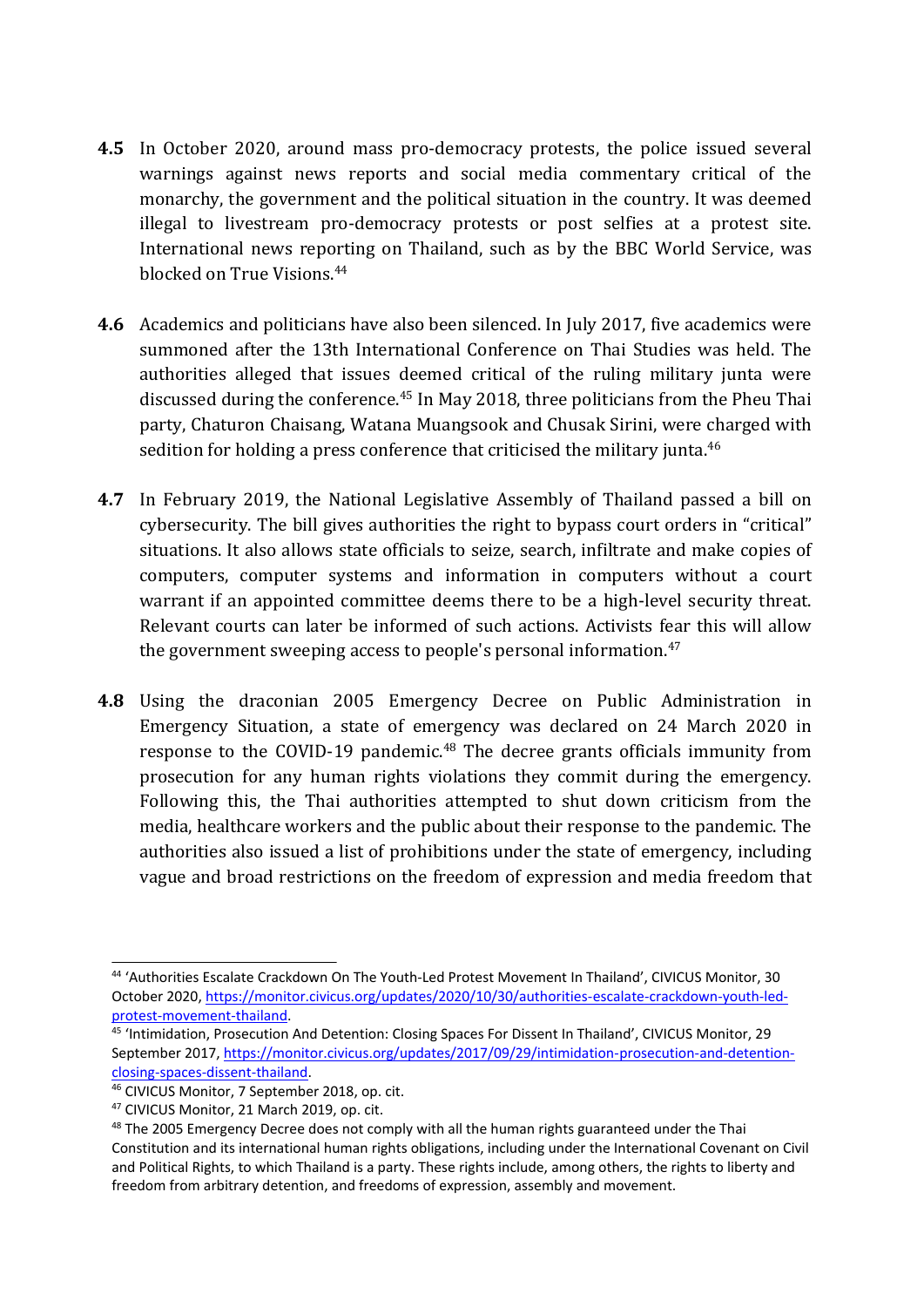could be enforced by prosecution. 49

**4.9** To allow for the right to information, the Official Information Act was approved in July 1997 and went into effect in December 1997. The Act allows citizens to demand official information from <sup>a</sup> state agency. However, the law does not provide detailed guidance on the procedures and necessary steps to be taken by those making the request to demand access to information. The law is also extremely vague with regard to setting the deadlines and rules on extensions. It only stipulates that the body must respond within <sup>a</sup> "reasonable time". 50

## **5. Freedom of peaceful assembly**

- **5.1** During Thailand'<sup>s</sup> examination under the <sup>2</sup>nd UPR cycle, the governmen<sup>t</sup> received six recommendations on the right to the freedom of peaceful assembly. Among other recommendations, the governmen<sup>t</sup> committed to "guarantee and respect the right to freedom of assembly" and to "remove undue restrictions on freedom of assembly." Of the recommendations received, only one was accepted and was partially implemented. The other five were not implemented.
- **5.2** Section 44 of the 2017 Thailand Constitution states that "<sup>a</sup> person shall enjoy the liberty to assemble peacefully and without arms. The restriction of such liberty under paragraph one shall not be imposed except by virtue of <sup>a</sup> provision of law enacted for the purpose of maintaining security of the State, public safety, public order or good morals, or for protecting the rights or liberties of other persons."<sup>51</sup> However, in policy and practice this right has been restricted and the police have used excessive and disproportionate force to disperse peaceful protests.
- **5.3** When the NCPO was in power (2014-2019), article 12 of NCPO order 3/2015 prohibited political gatherings of five or more people without permission of the head of the NCPO or an authorised representative. Violation of this provision was punishable with imprisonment not exceeding six months or <sup>a</sup> fine not exceeding 10,000 baht (approx. US\$325), or both. It was used repeatedly to arrest people holding peaceful demonstrations against the junta and calling for elections. 52
- **5.4** Enacted in 2015, the Public Assembly Act requires those wishing to hold <sup>a</sup> public assembly to notify the authorities at least 24 hours in advance of the time, place and

<sup>&</sup>lt;sup>49</sup> 'Thailand: State of Emergency Extension Unjustified', Human Rights Watch, 27 May 2020, <https://www.hrw.org/news/2020/05/27/thailand-state-emergency-extension-unjustified>. 50 'The Right to Information in Thailand', Article 19, 15 October 2015, [https://www.article19.org/resources/the-right-to-information-in-thailand](https://www.article19.org/resources/the-right-to-information-in-thailand/).

<sup>51</sup> 'Constitution of the Kingdom of Thailand', op. cit.

 $52$  On 11 December 2018, the NCPO issued order 22/2018, which lifted the ban on political gatherings and certain other political activities in advance of the planned elections. Section 1(7) of NCPO order 22/2018 nullified section 12 of NCPO order 3/2015. However, section 2 of the order noted that "the nullification of announcements and orders in [section] 1 does not impact the prosecution of cases, proceedings or actions according to the announcements and orders which were carried out prior to the nullifications by this order." See Human Rights Watch, 24 October 2019, op. cit.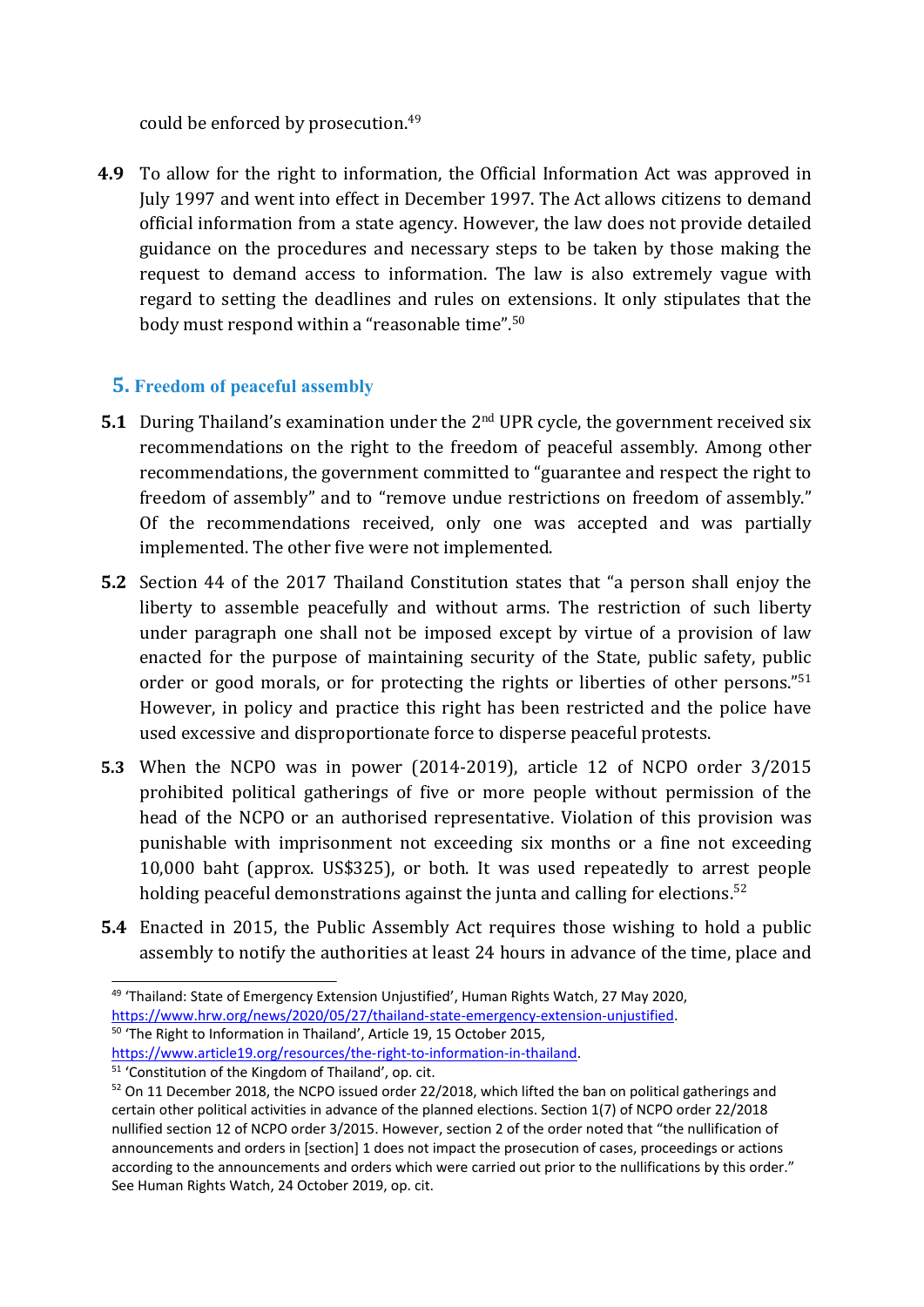objective of the assembly. Failure to provide such notice is an offence with <sup>a</sup> possible penalty of up to 10,000 baht (approx. US\$325). The law also prohibits holding public assemblies within 150 meters of specified royal palaces, courts, Government House, or the National Assembly. Violation of those restrictions can be punished with up to six months in prison and a fine of up to 10,000 baht (approx. US\$325). Sections 15 and 16 impose vaguely worded "duties" on both protest organisers and participants, including <sup>a</sup> duty not to cause "unreasonable inconvenience" to any person. The law has been used as an additional charge against protesters and is being increasingly cited since the nullification of NCPO order 3/2015.  $^{53}$ 

- **5.5** In recent years, numerous pro-democracy protests have been targeted by the authorities. In May 2018, on the fourth anniversary of the military coup in Thailand, hundreds of pro-democracy activists participated in <sup>a</sup> peaceful protest in Bangkok calling for an end to military rule. Fifteen activists were arrested on the day of the protest and subsequently charged with various offences including Article 12 of NCPO order 3/2015 and the Public Assembly Act. 54 In September 2018, prosecutors charged six pro-election activists who rallied on Ratchadamnoen Avenue in February 2018 with sedition and violating Article 12 of NCPO order 3/2015. 55 On 2 February 2019, five people were arrested for demonstrating outside Government House calling for Prime Minister Prayut'<sup>s</sup> resignation. Two students, Parit Chiwarak from Thammasat University and Tanawat Wongchai from Chulalongkorn University, were charged with violating the 2015 Public Assembly Act, for failing to give the police 24 hours' advance notice of their protest. 56
- **5.6** Since the beginning of 2020, <sup>a</sup> youth-led protest movement has gathered and marched to demand the dissolution of Thailand'<sup>s</sup> military-backed government, the drafting of <sup>a</sup> new constitution and an end to the harassment of activists and governmen<sup>t</sup> critics. The movement has increasingly articulated demands for reform of the monarchy, <sup>a</sup> development without precedent in recent Thai history. In response to the protests, on 15 October 2020, the authorities declared <sup>a</sup> "severe state of emergency", banning gatherings of five people or more in the capital.
- **5.7** In the crackdown on protesters at least 90 people were arrested between 13 and 21 October 2020 and peaceful protests were dispersed, in some instances with excessive force. Authorities also physically blocked access to protest sites and shut down transportation networks. The majority of individuals arrested have been charged with breaches of the "severe state of emergency", but some also face charges of sedition and charges under the CCA. Young Thai students who were involved in protests reported that police officers went into schools to intimidate

<sup>&</sup>lt;sup>53</sup> Ibid.

<sup>54</sup> CIVICUS Monitor, 7 September 2018, op. cit.

<sup>55</sup> CIVICUS Monitor, 13 November 2018, op. cit.

<sup>56</sup> CIVICUS Monitor, 21 March 2019, op. cit.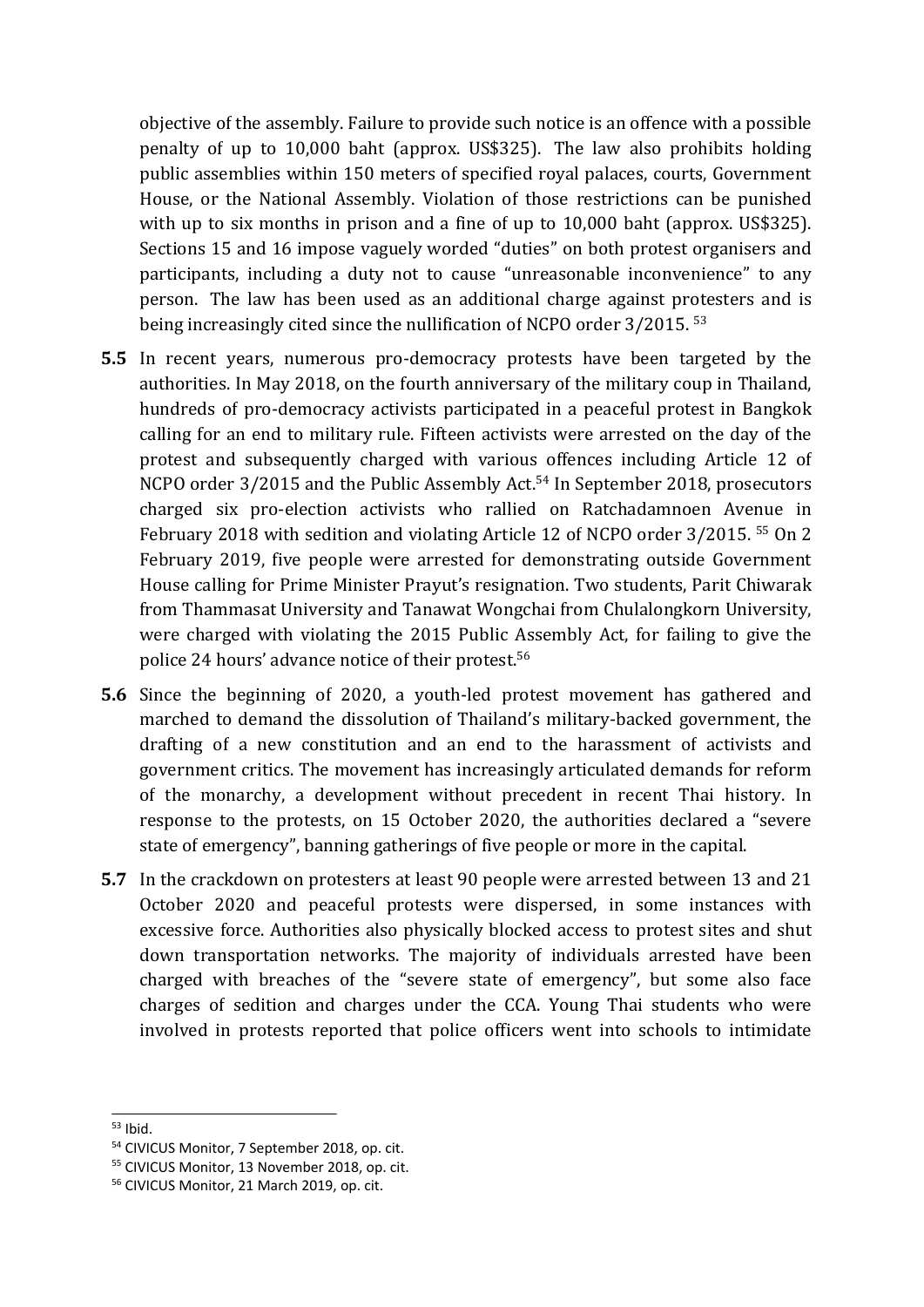students by taking photos and questioning children who participated in rallies. 57 Since November 2020, the authorities have also deployed article 112 of the Penal Code (lèse-majesté) against pro-democracy protesters. 58

**5.8** The authorities have also attempted to block the pro-democracy protesters from marching, including by putting up barriers and barbed wire. Among incidences of excessive force, on 17 November 2020, during <sup>a</sup> protest outside parliament, police crowd control units used water cannon laced with purple dye and an apparent teargas chemical, as well as teargas and pepper spray grenades, to forcibly disperse thousands of protesters, including students, some of whom were children.<sup>59</sup>

## **6. Recommendations to the Government of Thailand**

CIVICUS and ADN call on the Government of Thailand to create and maintain, in law and in practice, an enabling environment for civil society, in accordance with the rights enshrined in the ICCPR, the UN Declaration on Human Rights Defenders and Human Rights Council resolutions 22/6, 27/5 and 27/31.

At <sup>a</sup> minimum, the following conditions should be guaranteed: the freedoms of association, peaceful assembly and expression, the right to operate free from unwarranted state interference, the right to communicate and cooperate, the right to seek and secure funding and the state'<sup>s</sup> duty to protect. In the light of this, the following specific recommendations are made:

## **16.1 Freedom of association**

- $\bullet$  Take measures to foster <sup>a</sup> safe, respectful and enabling environment for civil society, including by removing legal and policy measures that unwarrantedly limit the right to association.
- $\bullet$  Review and amend the Civil and Commercial Code (Sections 78 to 109) to guarantee that undue restrictions on the freedom of association are removed, in compliance with International Covenant on Civil and Political Rights (ICCPR) articles 21 and 22. Consult meaningfully with civil society in any review of these laws and regulations.
- 0 Revise the Ministerial Regulations on Registration of Foundation and Association so as to minimise the costs required to register <sup>a</sup> foundation and

<sup>&</sup>lt;sup>57</sup> 'Thai Authorities Use Excessive Force, Lese-Majeste Laws To Clamp Down On Pro-Democracy Protests', CIVICUS Monitor, 2 December 2020, [https://monitor.civicus.org/updates/2020/12/02/thai-authorities-use](https://monitor.civicus.org/updates/2020/12/02/thai-authorities-use-excessive-force-lese-majeste-laws-clamp-down-pro-democracy-protests/)[excessive-force-lese-majeste-laws-clamp-down-pro-democracy-protests](https://monitor.civicus.org/updates/2020/12/02/thai-authorities-use-excessive-force-lese-majeste-laws-clamp-down-pro-democracy-protests/).

<sup>&</sup>lt;sup>58</sup> Ibid.

<sup>&</sup>lt;sup>59</sup> Ibid.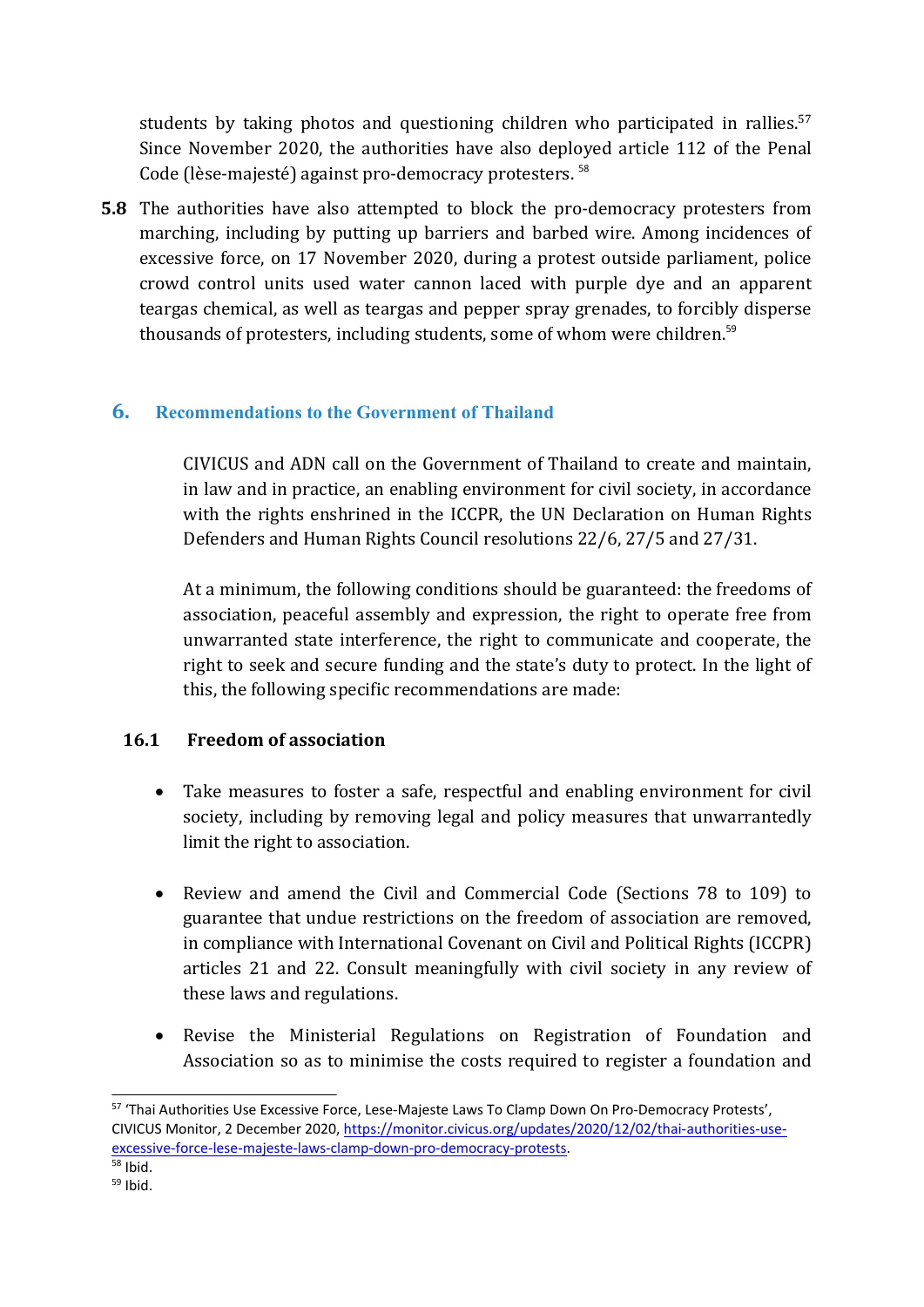facilitate <sup>a</sup> registration procedure that can be easily accessed by people from excluded groups.

- Ensure that processes to draft any new laws to oversee the formation and operation of CSOs include meaningful consultation with CSOs and HRDs and are consistent with international law and standards related to the freedom of association.
- $\bullet$  Revise existing national labour laws, including the LRA and SERLA, to guarantee the rights of all workers to effective and autonomous trade unions.
- Halt all forms of politically motivated harassment of the political opposition, including the use of criminal charges, threats, surveillance and disinformation, reverse the dissolution of political parties and ensure parliamentarians are able to fulfil their mandate effectively without fear of reprisals.

## **16.2 Protection of human rights defenders**

- Provide HRDs, civil society members and journalists with <sup>a</sup> safe and secure environment in which they can carry out their work. Conduct impartial, thorough and effective investigations into all cases of attacks, harassment and intimidation against them and bring the perpetrators of such offences to justice.
- Ensure that HRDs are able to carry out their legitimate activities without fear or undue hindrance, obstruction, or legal and administrative harassment.
- Initiate <sup>a</sup> consolidated process of repeal or amendment of legalisation that unwarrantedly restricts the legitimate work of HRDs, in line with the UN Declaration on Human Rights Defenders.
- Specifically, repeal or review article 112 (lèse-majesté) and article 116 (sedition) of the Penal Code to bring it in line with the ICCPR, UN Human Rights Committee General Comment No. 34 and the UN Declaration on Human Rights Defenders.
- Protect CSOs and HRDs that seek to engage in public interest issues from retaliation, judicial harassment and interference, including through SLAPP lawsuits, and ensure that public prosecutors and inquiry officers are able to exercise their ordinary powers to dismiss cases that fall under the scope of SLAPP lawsuits.
- Drop all criminal proceedings against HRDs, activists, journalists, political figures and others who have been targeted solely for the peaceful exercise of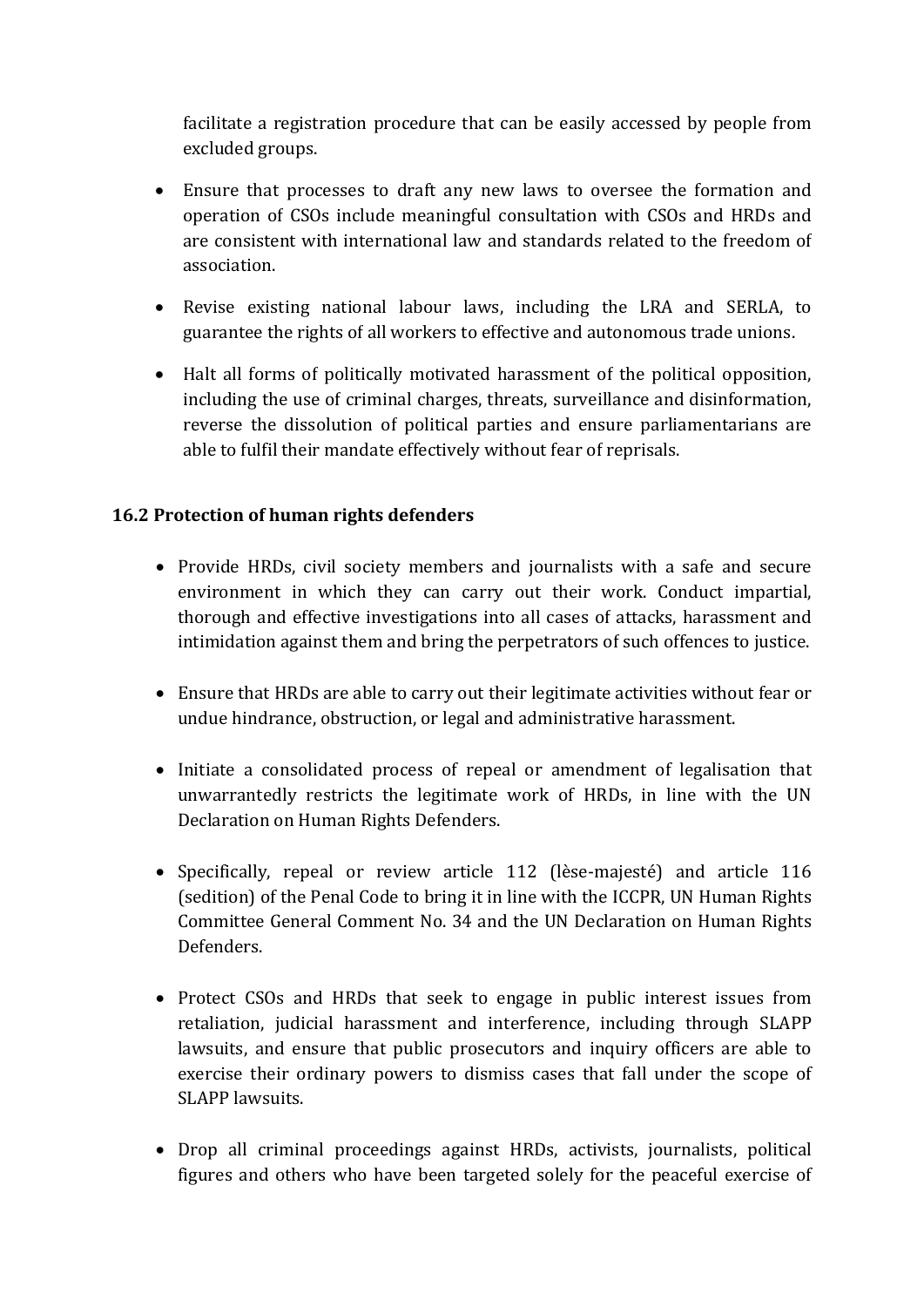their right to the freedoms of expression and peaceful assembly and ensure that those already detained are immediately and unconditionally released.

- End impunity in the southern border provinces by promptly, impartially and efficiently investigating all complaints and other reports of physical attacks or enforced disappearances of HRDs, and where sufficient admissible evidence is found, prosecute suspected perpetrators, irrespective of rank or status.
- Expeditiously enact <sup>a</sup> law on the prevention and suppression of torture and enforced disappearances.

## **16.3 Freedom of expression and independence of the media**

- Ensure the freedom of expression and media freedom by all bringing national legislation into line with international standards.
- Specifically, review and amend the Computer Crime Act and Cybersecurity law to ensure that these laws are in line with best practices and international standards in the area of the freedom of expression.
- Reform all criminal defamation legislation, in particular articles 326 to 328 of the Penal Code, to bring it into conformity with article 19 of the ICCPR.
- Ensure that journalists can work freely and without fear of criminalisation or reprisals for expressing critical opinions or covering topics that the governmen<sup>t</sup> may deem sensitive.
- Repeal or amend provisions of the 2005 Emergency Decree to ensure its compliance with Thailand'<sup>s</sup> international legal obligations.

## **6.4 Freedom of peaceful assembly**

- Adopt best practices on the freedom of peaceful assembly, as put forward by the UN Special Rapporteur on the rights to freedom of peaceful assembly and of association.
- Amend the Public Assembly Act in order to guarantee fully the right to the freedom of peaceful assembly.
- Refrain from imposing detentions on individuals who are exercising their rights to peaceful assembly and who do not present <sup>a</sup> serious risk to national security or public safety.